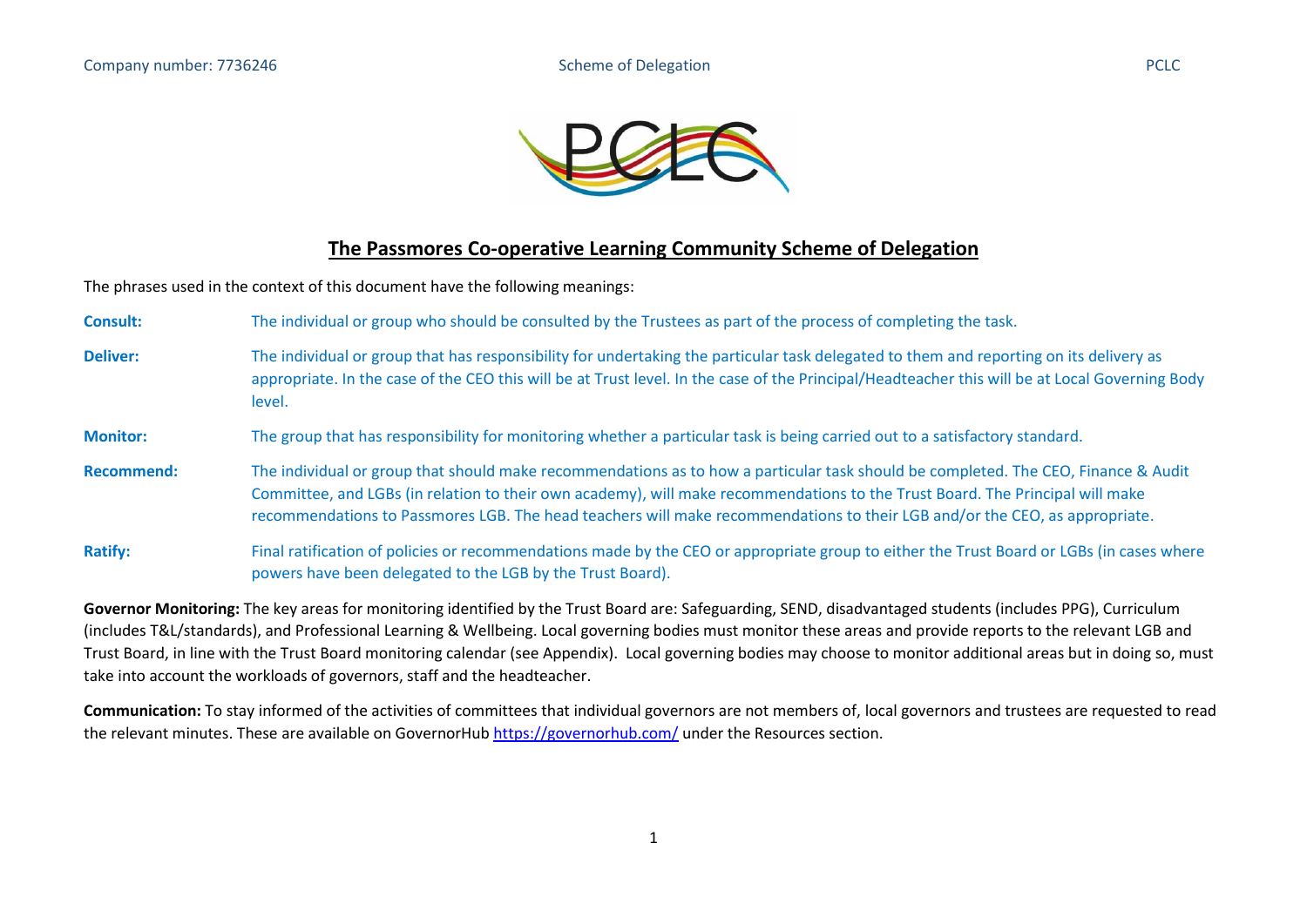| <b>Strategy &amp;</b><br>Leadership                                   | <b>Members</b>                      | <b>Trust Board</b>             | <b>LGB</b>           | <b>Finance &amp; Audit</b> | Pay/Remunerati<br>on Committees | <b>CEO</b> | Principal/headteacher |
|-----------------------------------------------------------------------|-------------------------------------|--------------------------------|----------------------|----------------------------|---------------------------------|------------|-----------------------|
| Appointment/removal<br>of trustees                                    | Deliver<br>Ratify (up to<br>6)      | Deliver<br>Ratify              | Recommend            |                            |                                 |            |                       |
| Issue direction to the<br>Trustees to take a<br>specific action       | Deliver by<br>special<br>resolution | Consult                        |                      |                            |                                 | Consult    |                       |
| Appointment/removal<br>of Clerk                                       |                                     | Deliver<br>Ratify              |                      |                            |                                 |            |                       |
| Appointment of LGB<br>Chair and Vice-chair                            |                                     | Ratify                         | Recommend<br>Deliver |                            |                                 |            |                       |
| Removal of LGB Chair<br>and Vice-chair                                |                                     | Recommend<br>Ratify<br>Deliver | Recommend            |                            |                                 |            |                       |
| Appointment/removal<br>of Trust governors<br>and Finance<br>governors |                                     | Deliver<br>Ratify              |                      |                            |                                 |            |                       |
| Appointment/removal<br>of local governors                             |                                     |                                | Deliver<br>Ratify    |                            |                                 |            |                       |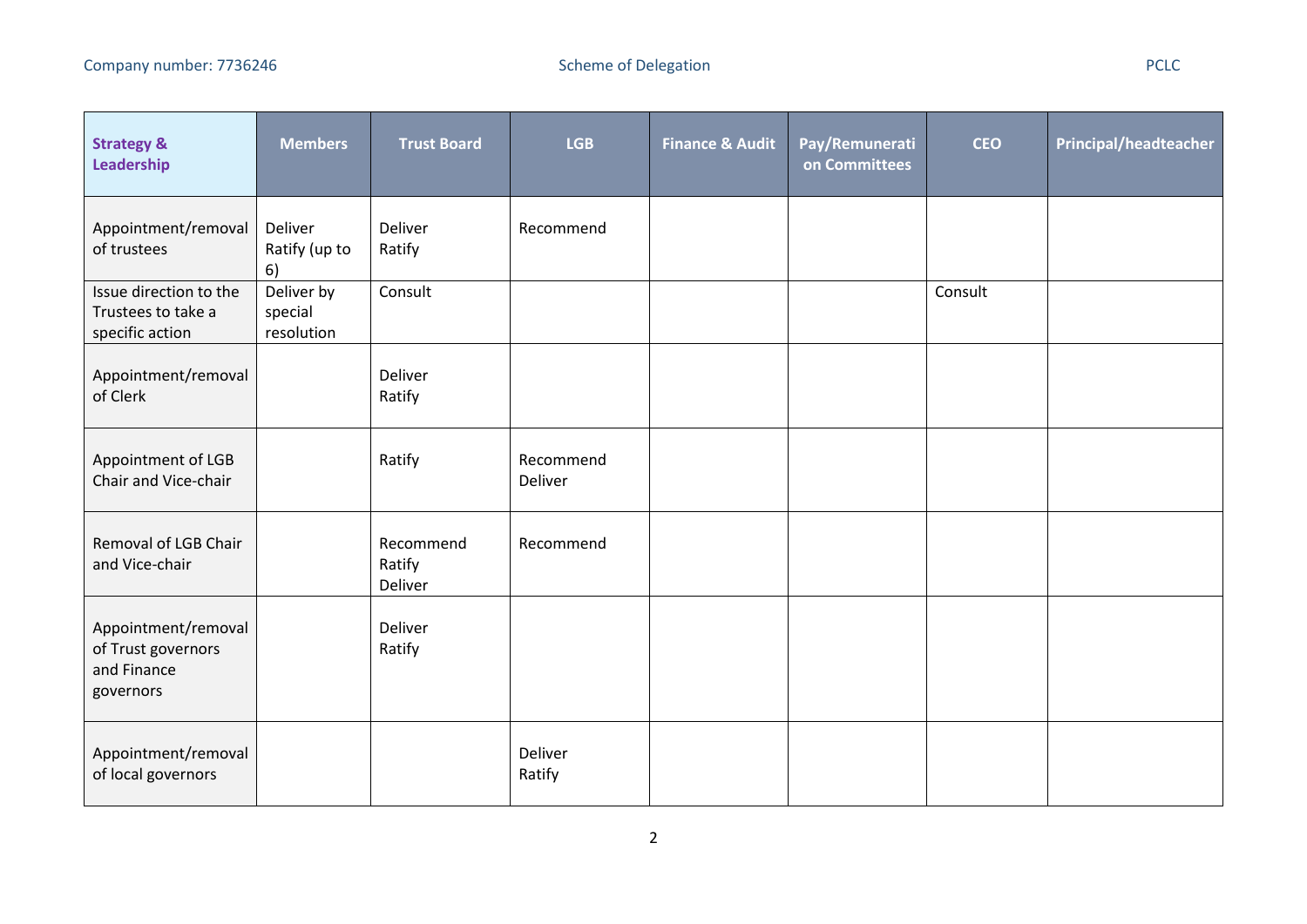| <b>Strategy &amp;</b><br>Leadership                                                       | <b>Members</b> | <b>Trust Board</b>                                            | <b>LGB</b>                                         | <b>Finance &amp; Audit</b>                                                                          | Pay/Remunerati<br>on Committees | <b>CEO</b>                              | <b>Principal/headteacher</b> |
|-------------------------------------------------------------------------------------------|----------------|---------------------------------------------------------------|----------------------------------------------------|-----------------------------------------------------------------------------------------------------|---------------------------------|-----------------------------------------|------------------------------|
| Trust Board Chair's<br>Action                                                             |                | Chair to deliver<br>Excludes<br>approval of<br>Trust's budget |                                                    |                                                                                                     |                                 | Recommend                               |                              |
| <b>F&amp;A Committee</b><br>Chair's Action                                                |                |                                                               |                                                    | Chair to deliver.<br>Excludes<br>approval of<br>Trust's budget                                      |                                 | Recommend<br>on advice of<br><b>CFO</b> |                              |
| LGB Chairs' action                                                                        |                |                                                               | Chair to deliver                                   |                                                                                                     |                                 |                                         | Recommend                    |
| Decisions relating to<br>Trust's expansion or<br>changes to number of<br>schools in Trust |                | Ratify                                                        | Consult                                            |                                                                                                     |                                 | Recommend<br>Deliver                    |                              |
| Policies - review and<br>approval of Trust wide<br>policies                               |                | Ratify                                                        | Trust Board may<br>consult with LGB<br>if required | Ratify finance<br>and cyber<br>security policies<br>- consult with<br>Trust Board if<br>appropriate |                                 | Deliver                                 |                              |
| Scheme of<br>Delegation,<br>Review and approval                                           |                | Deliver<br>Ratify                                             |                                                    |                                                                                                     |                                 |                                         |                              |
| Setting the Vision of<br>the Trust                                                        | Consult        | Deliver<br>Monitor                                            | Consult                                            |                                                                                                     |                                 | Consult                                 | Consult                      |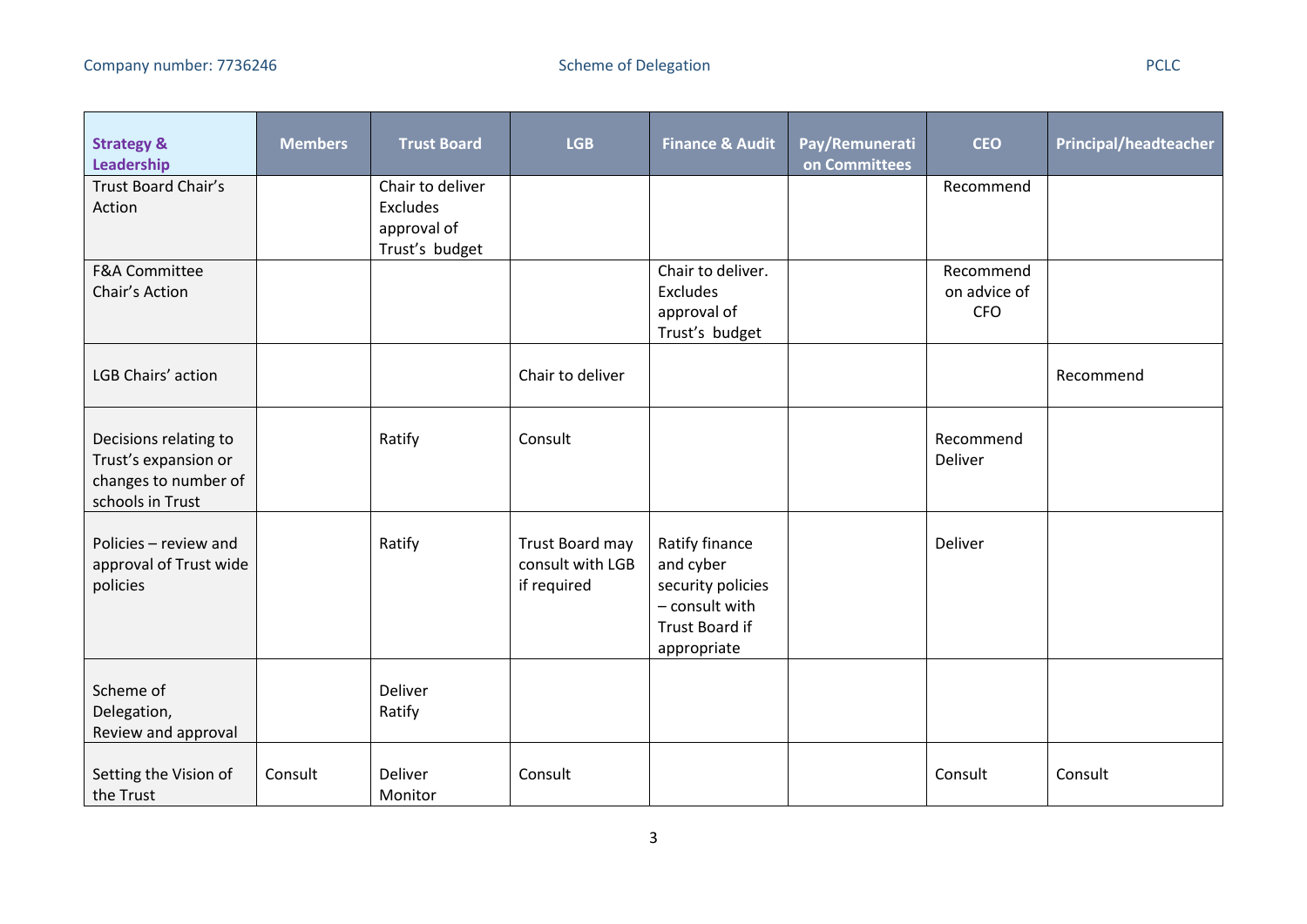| <b>Strategy &amp;</b><br>Leadership                                      | <b>Members</b> | <b>Trust Board</b>                                                                                  | <b>LGB</b>                                                                         | <b>Finance and</b><br>audit | Pay/Remunerati<br>on Committees | <b>CEO</b>                      | <b>Principal/headteacher</b> |
|--------------------------------------------------------------------------|----------------|-----------------------------------------------------------------------------------------------------|------------------------------------------------------------------------------------|-----------------------------|---------------------------------|---------------------------------|------------------------------|
| Trust's Three Year<br><b>Strategic Plan</b>                              |                | Monitor<br>Ratify                                                                                   | Consult<br>Recommend                                                               |                             |                                 | Consult<br>Recommend<br>Deliver | Consult                      |
| Setting and reviewing<br><b>KPIs for the Trust</b>                       |                | Monitor<br>Ratify                                                                                   | Consult<br>Recommend                                                               |                             |                                 | Recommend<br>Deliver            |                              |
| Policies - review and<br>approval of academy<br>policies.                |                | Admissions,<br>Safeguarding/CP<br>and SEND<br>policies must be<br>ratified by Trust<br><b>Board</b> | Ratify, except<br>Admissions,<br>Safeguarding/CP<br>and SEND<br>policies - consult |                             |                                 |                                 | Deliver                      |
| <b>School Development</b><br>Plan                                        |                |                                                                                                     | Approve                                                                            |                             |                                 |                                 | Deliver                      |
| Prepare terms of<br>reference (ToR) for<br>committees.                   |                | Deliver<br>Ratify                                                                                   |                                                                                    |                             |                                 |                                 |                              |
| Establish and review<br>the policy for<br>governors' expenses            |                | Deliver<br>Ratify                                                                                   | Consult                                                                            |                             |                                 |                                 |                              |
| Members', Trustees',<br>Finance and LGB<br>governors' Code of<br>Conduct |                | Deliver<br>Ratify                                                                                   |                                                                                    |                             |                                 |                                 |                              |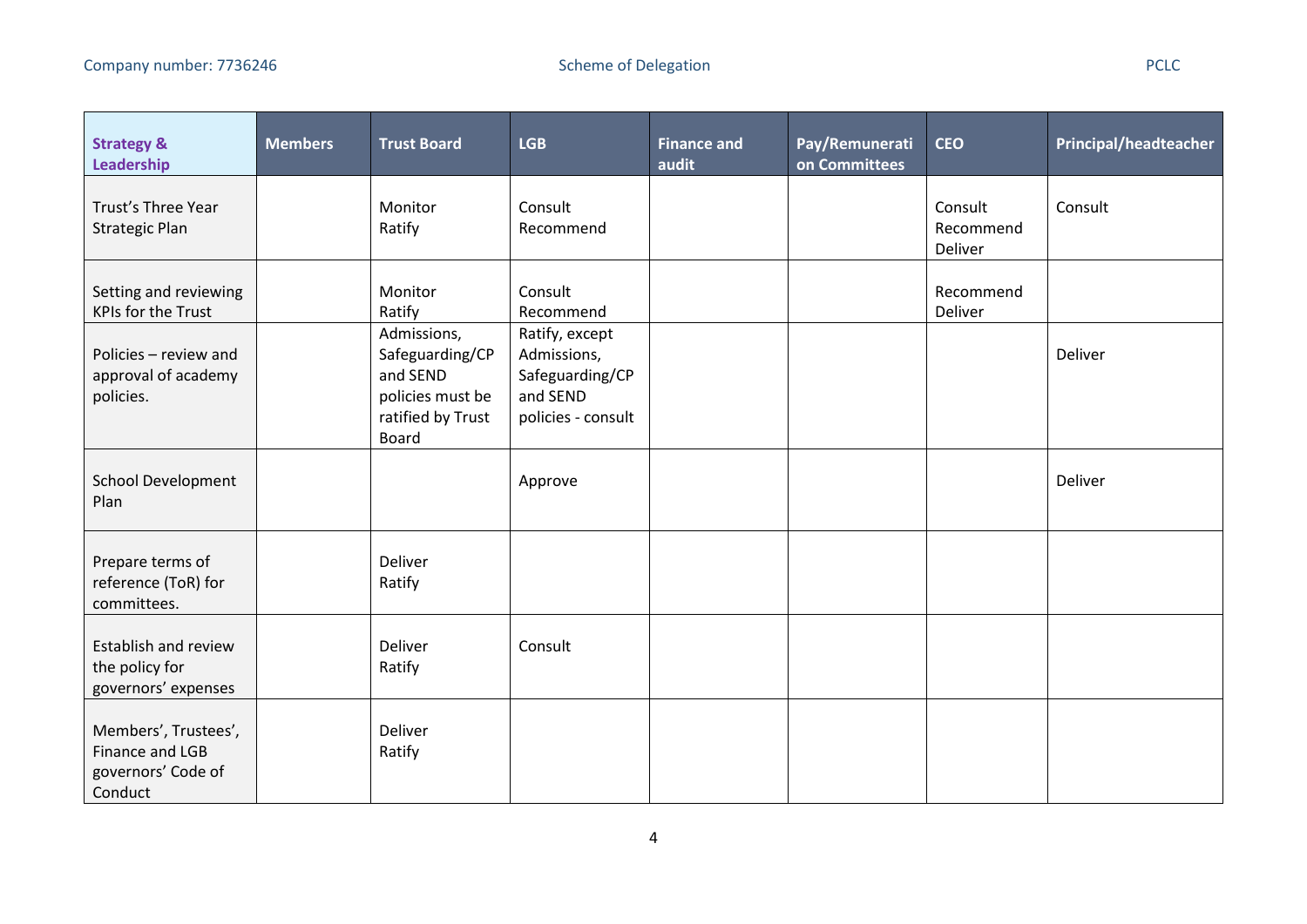| <b>Strategy &amp;</b><br>Leadership                              | <b>Members</b> | <b>Trust Board</b>                               | <b>LGB</b>                          | <b>Finance and</b><br>audit | Pay/Remunerati<br>on Committees | <b>CEO</b> | Principal/headteacher |
|------------------------------------------------------------------|----------------|--------------------------------------------------|-------------------------------------|-----------------------------|---------------------------------|------------|-----------------------|
| Establish<br>Trustees'/Finance<br>governors' Induction<br>Policy |                | Ratify                                           |                                     |                             |                                 | Deliver    |                       |
| Establish LGB<br>governors' Induction<br>Policy                  |                |                                                  | Deliver<br>Ratify                   |                             |                                 |            |                       |
| Training programme<br>for trustees<br>finance/LGB govs           |                | Recommend for<br>trustees / finance<br>governors | Recommend<br>for local<br>governors |                             |                                 |            |                       |
| Monitoring progress<br>of School<br>Improvement Plan             |                |                                                  | Monitor                             |                             |                                 |            | Deliver               |
| Monitor progress<br>of Trust Improvement<br>Plan                 |                | Deliver                                          |                                     |                             |                                 |            |                       |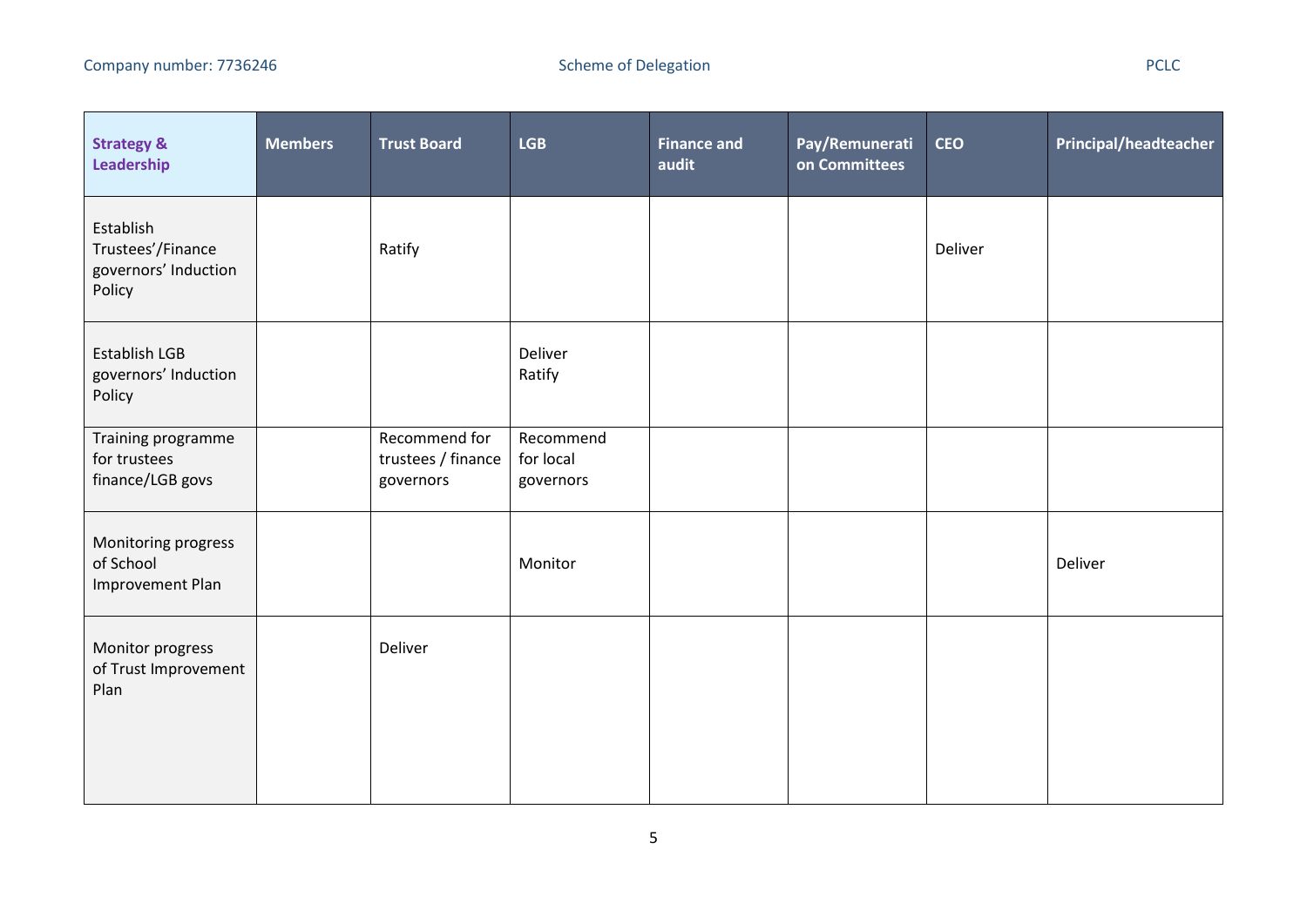| <b>Strategy &amp;</b><br>Leadership                             | <b>Members</b>                                                                 | <b>Trust Board</b> | <b>LGB</b>                  | <b>Finance and</b><br>audit | Pay/Remunerati<br>on Committees                     | <b>CEO</b> | <b>Principal/headteacher</b> |
|-----------------------------------------------------------------|--------------------------------------------------------------------------------|--------------------|-----------------------------|-----------------------------|-----------------------------------------------------|------------|------------------------------|
| Dates of committee<br>meetings                                  |                                                                                | Ratify             | Consult for LGB<br>meetings | Consult for F&A<br>meetings | Consult for Pay<br>and<br>Remuneration<br>Committee |            | Recommend                    |
| Amend Articles of<br>Association                                | Deliver<br>Ratify,<br>subject to<br>consent from<br>third parties<br>e.g. ESFA |                    |                             |                             |                                                     |            |                              |
| Deployment of key<br>staff within the Trust                     |                                                                                | Ratify             |                             |                             |                                                     | Recommend  |                              |
| Changes to the senior<br>leadership structure                   |                                                                                | Ratify             | Consult                     |                             |                                                     | Recommend  | Consult                      |
| Change the name of<br>the Trust                                 | Deliver<br>Ratify                                                              | Consult            | Consult                     | Consult                     |                                                     | Recommend  | Consult                      |
| Wind up the academy<br>trust                                    | Deliver<br>Ratify                                                              | Consult            | Consult                     | Consult                     |                                                     | Recommend  | Consult                      |
| Self-review of Trust<br><b>Board: Complete</b><br>annually      |                                                                                | Deliver            |                             |                             |                                                     |            |                              |
| Self-review of LGBs<br>and FA&R Committee:<br>Complete annually |                                                                                |                    | Deliver                     | Deliver                     |                                                     |            |                              |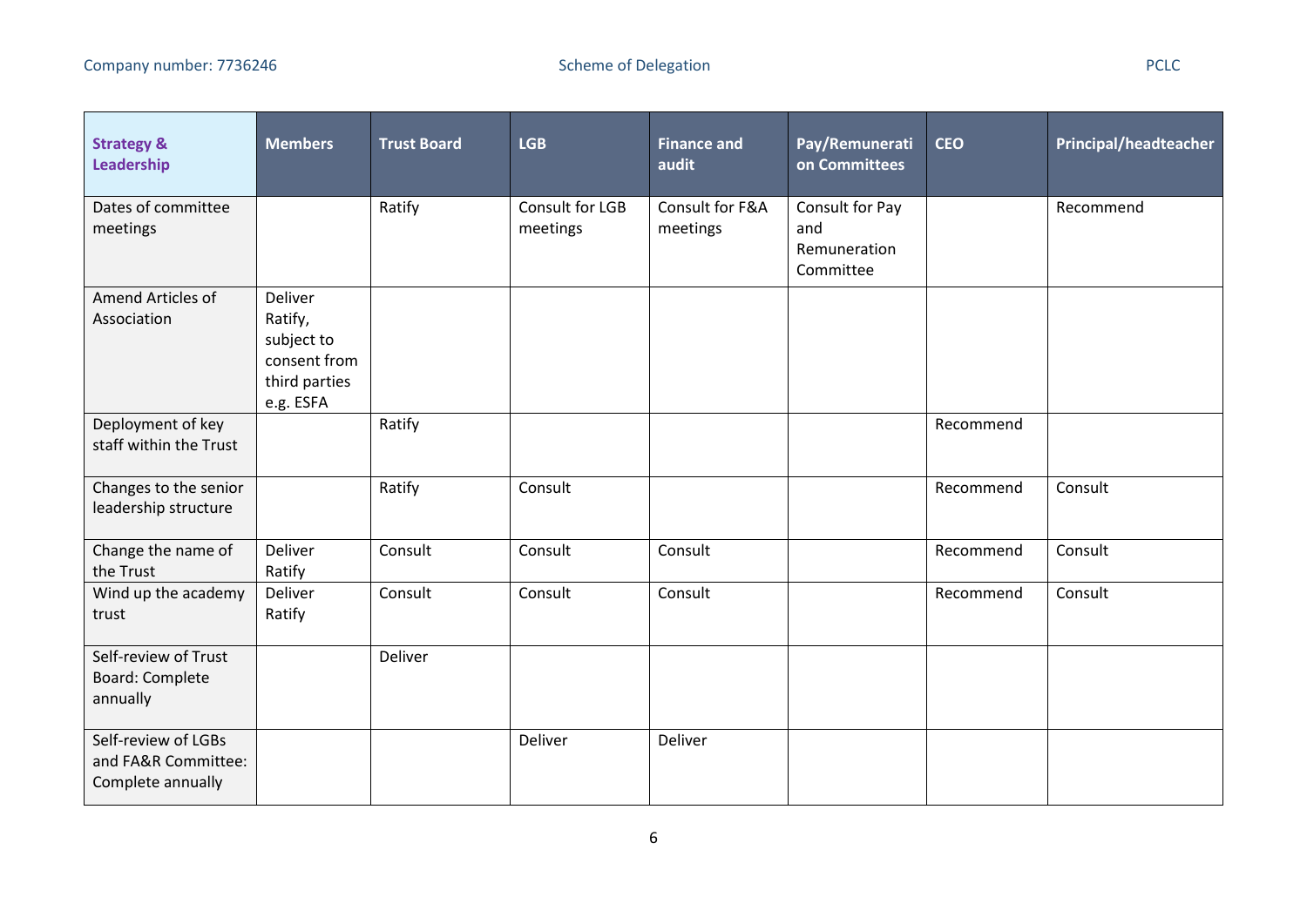| <b>Strategy &amp;</b><br>Leadership | <b>Members</b> | <b>Trust Board</b> | <b>LGB</b> | <b>Finance and</b><br>audit | Pay/Remunerati<br>on Committees | <b>CEO</b> | <b>Principal/headteacher</b> |
|-------------------------------------|----------------|--------------------|------------|-----------------------------|---------------------------------|------------|------------------------------|
| Annual self-                        |                | Deliver            |            |                             |                                 |            |                              |
| review/triannual                    |                |                    |            |                             |                                 |            |                              |
| external review of                  |                |                    |            |                             |                                 |            |                              |
| board effectiveness:                |                |                    |            |                             |                                 |            |                              |
| submit to members                   |                |                    |            |                             |                                 |            |                              |
| Annual report and                   |                | Deliver            |            |                             |                                 |            |                              |
| accounts including                  |                |                    |            |                             |                                 |            |                              |
| accounting policies,                |                |                    |            |                             |                                 |            |                              |
| signed statement on                 |                |                    |            |                             |                                 |            |                              |
| regularity, propriety               |                |                    |            |                             |                                 |            |                              |
| and compliance,                     |                |                    |            |                             |                                 |            |                              |
| incorporating                       |                |                    |            |                             |                                 |            |                              |
| governance                          |                |                    |            |                             |                                 |            |                              |
| statement                           |                |                    |            |                             |                                 |            |                              |
| demonstrating value                 |                |                    |            |                             |                                 |            |                              |
| for money: submit to                |                |                    |            |                             |                                 |            |                              |
| members and                         |                |                    |            |                             |                                 |            |                              |
| <b>Companies House</b>              |                |                    |            |                             |                                 |            |                              |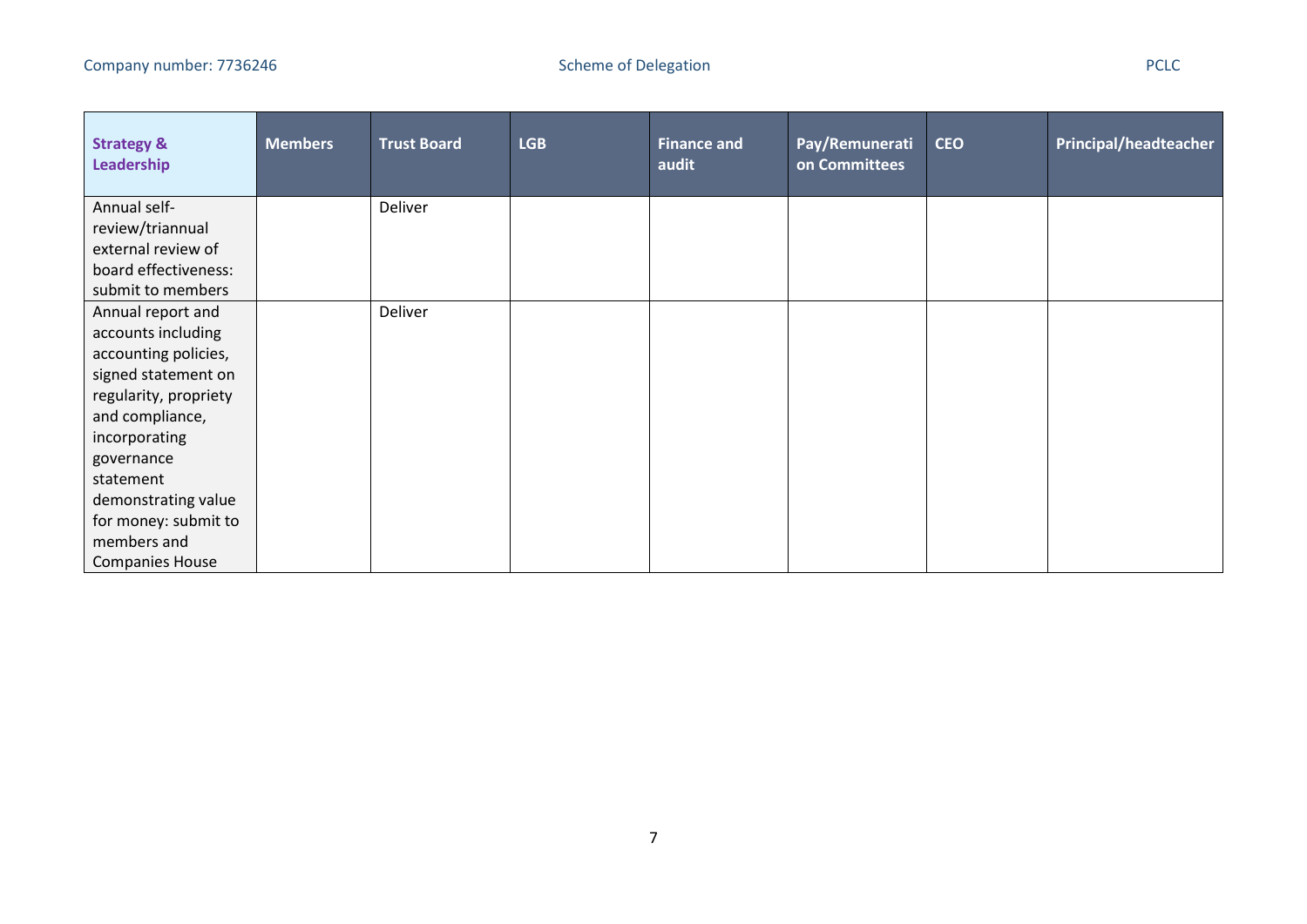÷

| <b>Education &amp;</b><br>curriculum                                                                                            | <b>Members</b> | <b>Trust Board</b>              | <b>LGB</b>                             | <b>Finance and</b><br>audit | Pay/Remuneration<br><b>Committees</b> | <b>CEO</b>                                                               | <b>Principal/headteacher</b>        |
|---------------------------------------------------------------------------------------------------------------------------------|----------------|---------------------------------|----------------------------------------|-----------------------------|---------------------------------------|--------------------------------------------------------------------------|-------------------------------------|
| Processing systems<br>to improve the<br>quality of teaching:<br>Challenge and<br>support to support<br>delivery of<br>education |                |                                 | Monitor                                |                             |                                       | Deliver by<br>supporting H/Ts<br>and intervening<br>where<br>appropriate | Deliver                             |
| Educational<br>standards and<br>students'<br>achievements                                                                       |                | Monitor                         | Monitor                                |                             |                                       |                                                                          |                                     |
| Safeguarding<br>procedures                                                                                                      |                | Ratification of<br>policy       | Monitor<br>Consult on policy           |                             |                                       |                                                                          | Deliver                             |
| <b>Pupil Premium</b><br>Spending                                                                                                |                |                                 | Monitor<br><b>Ratify PPG</b><br>report |                             |                                       |                                                                          | Deliver                             |
| SEND procedures                                                                                                                 |                | Ratification of<br>policy       | Monitor<br>Consult on policy           |                             |                                       |                                                                          | Deliver                             |
| Set and publish<br>targets for student<br>achievement                                                                           |                | Ratify (Trust-<br>wide targets) | Ratify (school<br>level targets)       |                             |                                       | Recommend<br>Deliver (Trust<br>level)                                    | Recommend<br>Deliver (school level) |

÷

a ka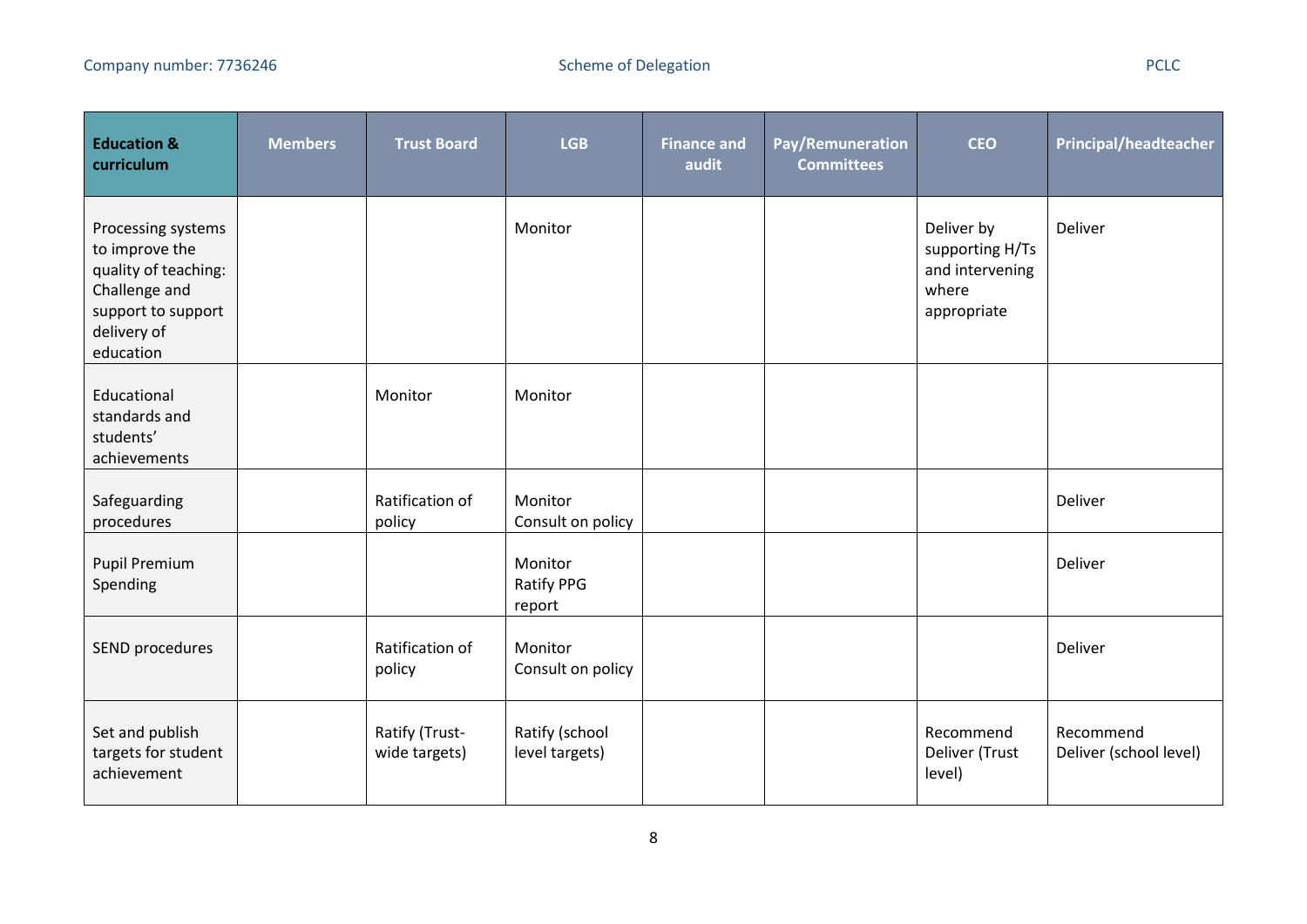| <b>Education &amp;</b><br>curriculum                                                                      | <b>Members</b>                                              | <b>Trust Board</b>                                       | <b>LGB</b>                                                                   | <b>Finance and</b><br>audit | Pay/Remuneration<br><b>Committees</b> | <b>CEO</b>               | <b>Principal/headteacher</b>        |
|-----------------------------------------------------------------------------------------------------------|-------------------------------------------------------------|----------------------------------------------------------|------------------------------------------------------------------------------|-----------------------------|---------------------------------------|--------------------------|-------------------------------------|
| Developing,<br>implementing and<br>reviewing the<br>curriculum                                            | Monitor as part<br>of ensuring<br>PCLC's Objects<br>are met | Consult on<br>strategic Trust-<br>wide matters<br>Ratify | Consult on<br>strategic school<br>level matters.<br>Monitor<br>effectiveness |                             |                                       | Deliver (Trust-<br>wide) | Deliver (school level)              |
| Approval of school<br>residential trips                                                                   |                                                             |                                                          | Ratify                                                                       |                             |                                       |                          | Recommend/Deliver                   |
| Pupil Premium-<br>review and<br>challenge in terms<br>of educational<br>outcomes and<br>narrowing the gap |                                                             |                                                          | Monitor                                                                      |                             |                                       |                          | Deliver and report to<br><b>LGB</b> |
| Approval and<br>review of<br><b>Admissions Policy</b>                                                     |                                                             | Ratify                                                   | Consult                                                                      |                             |                                       | Deliver                  | Recommend                           |
| Students'<br>attendance and<br>punctuality                                                                |                                                             | Ratify policy                                            | Monitor                                                                      |                             |                                       |                          | Deliver and report to<br>LGB        |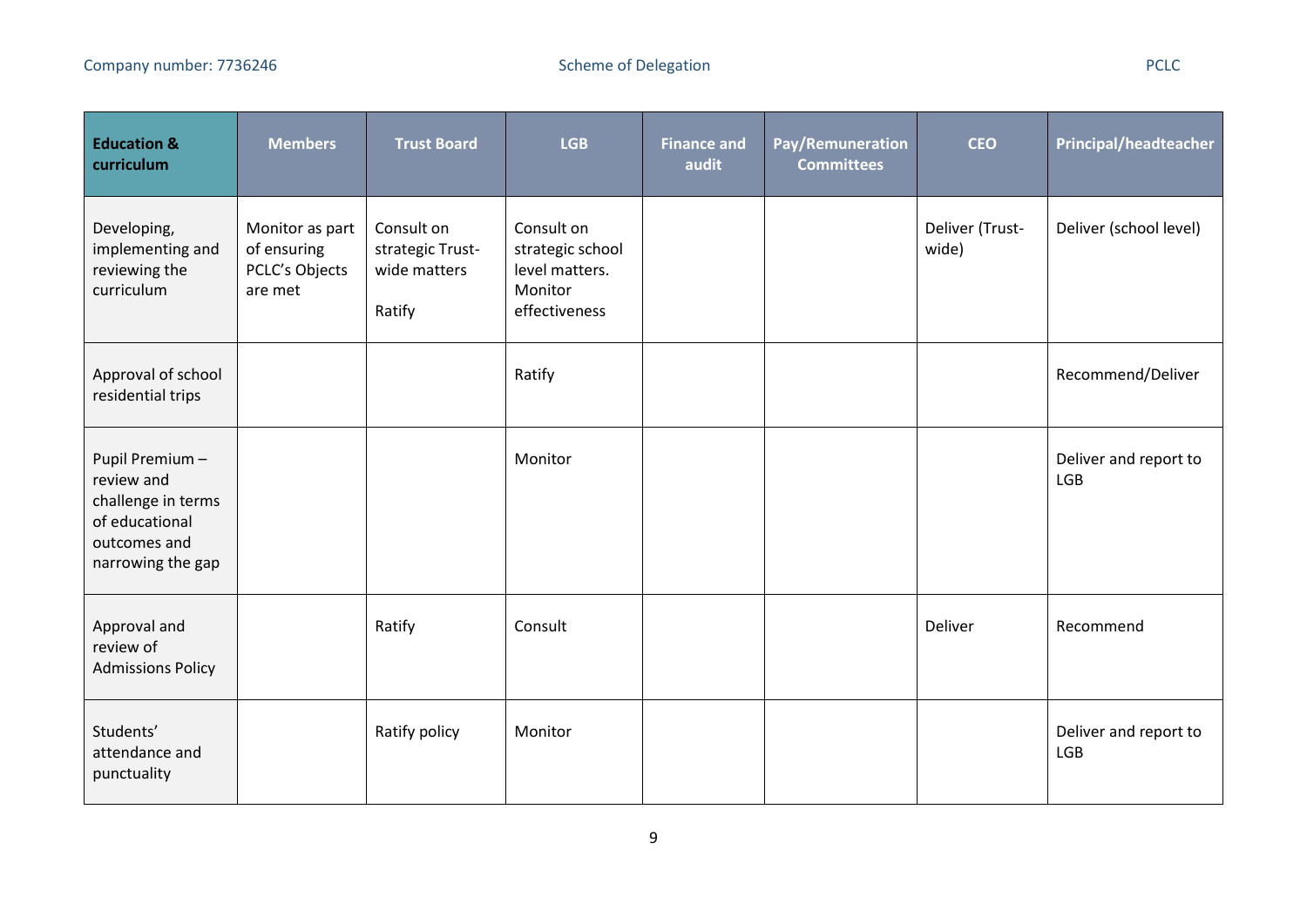| <b>Education &amp;</b><br>curriculum                                       | <b>Members</b> | <b>Trust Board</b>                                                                                                                                           | <b>LGB</b>                                                                                                                                    | <b>Finance and</b><br>audit | Pay/Remuneration<br><b>Committees</b> | <b>CEO</b>                             | <b>Principal/headteacher</b>                                    |
|----------------------------------------------------------------------------|----------------|--------------------------------------------------------------------------------------------------------------------------------------------------------------|-----------------------------------------------------------------------------------------------------------------------------------------------|-----------------------------|---------------------------------------|----------------------------------------|-----------------------------------------------------------------|
| Academy hours:<br>Opening and<br>closing times,<br>length of school<br>day |                | Ratify                                                                                                                                                       | Consult                                                                                                                                       |                             |                                       | Recommend<br>changes as<br>appropriate | Recommend changes<br>as appropriate<br>Deliver                  |
| Term dates                                                                 |                |                                                                                                                                                              | Ratify                                                                                                                                        |                             |                                       | Recommend<br>changes as<br>appropriate | Recommend changes<br>as appropriate<br>Deliver                  |
| Student<br>disciplinary and<br>exclusion decisions                         |                | Decisions on<br>reinstatement of<br>excluded<br>students to be<br>delegated to a<br><b>Pupil Discipline</b><br>Panel to include<br>a majority of<br>trustees | <b>Ratify Exclusion</b><br>policy<br>Non-statutory<br>governors' panel<br>may be required<br>in accordance<br>with school<br>behaviour policy |                             |                                       |                                        | Deliver in accordance<br>with school's policy.                  |
| Students<br>disciplinary and<br>exclusion appeals                          |                | Delegate appeals<br>to a<br>subcommittee of<br>three PCLC<br>governors, which<br>must include at<br>least two<br>trustees.                                   | <b>LGB Chair can</b><br>reinstate student<br>if exclusion<br>means they<br>would miss a<br>public exam.                                       |                             |                                       |                                        | Recommend and<br>deliver in accordance<br>with school's policy. |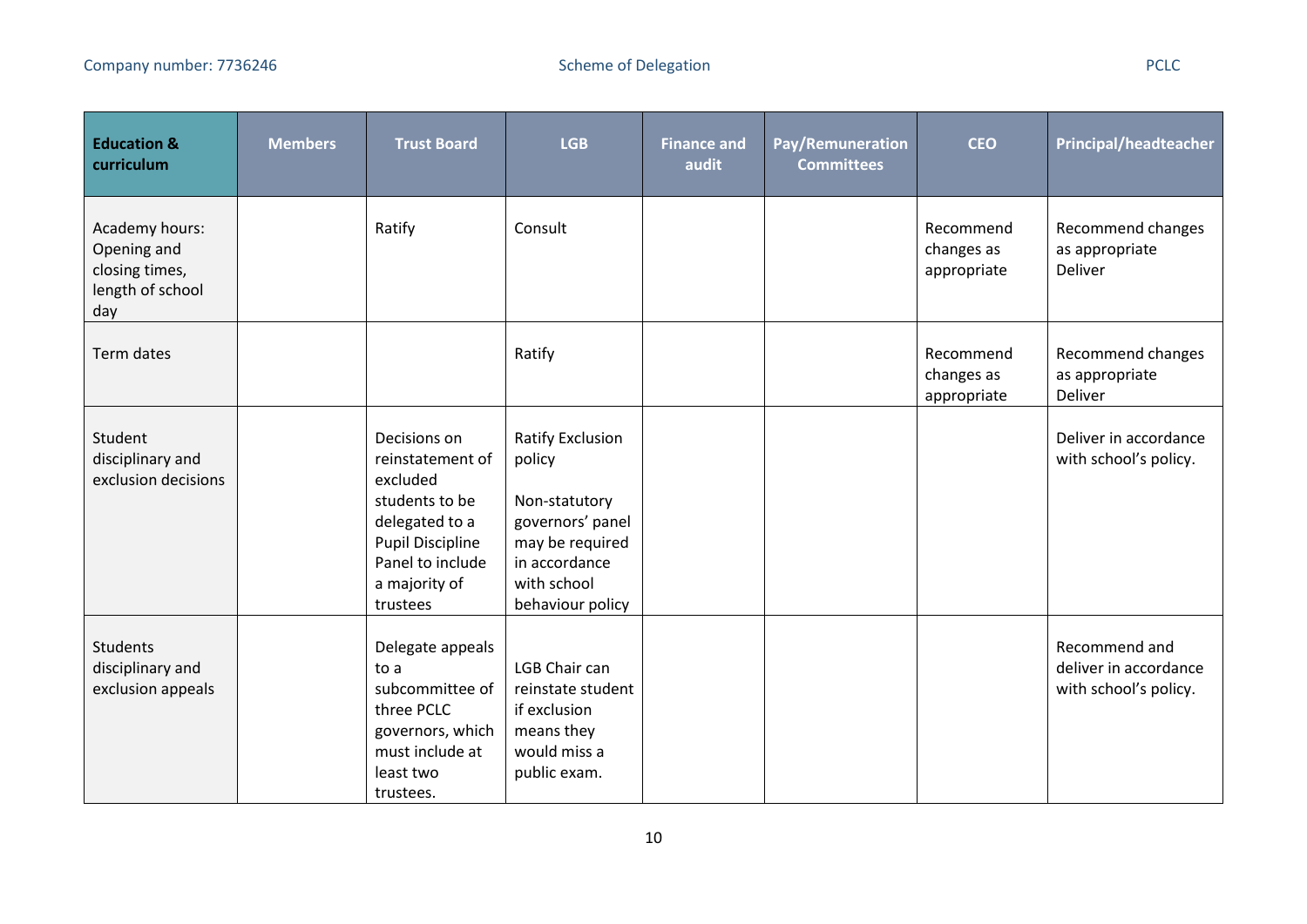- 1

| <b>Education &amp;</b><br>curriculum                                            | <b>Members</b> | <b>Trust Board</b> | <b>LGB</b> | <b>Finance and</b><br>audit | Pay/Remuneration<br><b>Committees</b> | <b>CEO</b> | <b>Principal/headteacher</b> |
|---------------------------------------------------------------------------------|----------------|--------------------|------------|-----------------------------|---------------------------------------|------------|------------------------------|
| School lunch-<br>compliance and<br>nutritional<br>standards and FSM<br>criteria |                |                    | Monitor    |                             |                                       |            | Deliver                      |
| Approval of Sex &<br>Relationships<br>Policy                                    |                | Ratify             | Consult    |                             |                                       | Deliver    | Recommend                    |
| Engagement with<br>key stakeholders,<br>including parents                       |                |                    | Monitor    |                             |                                       |            | Deliver                      |
| Pupil wellbeing                                                                 |                |                    | Monitor    |                             |                                       |            | Deliver                      |

- 1

- 1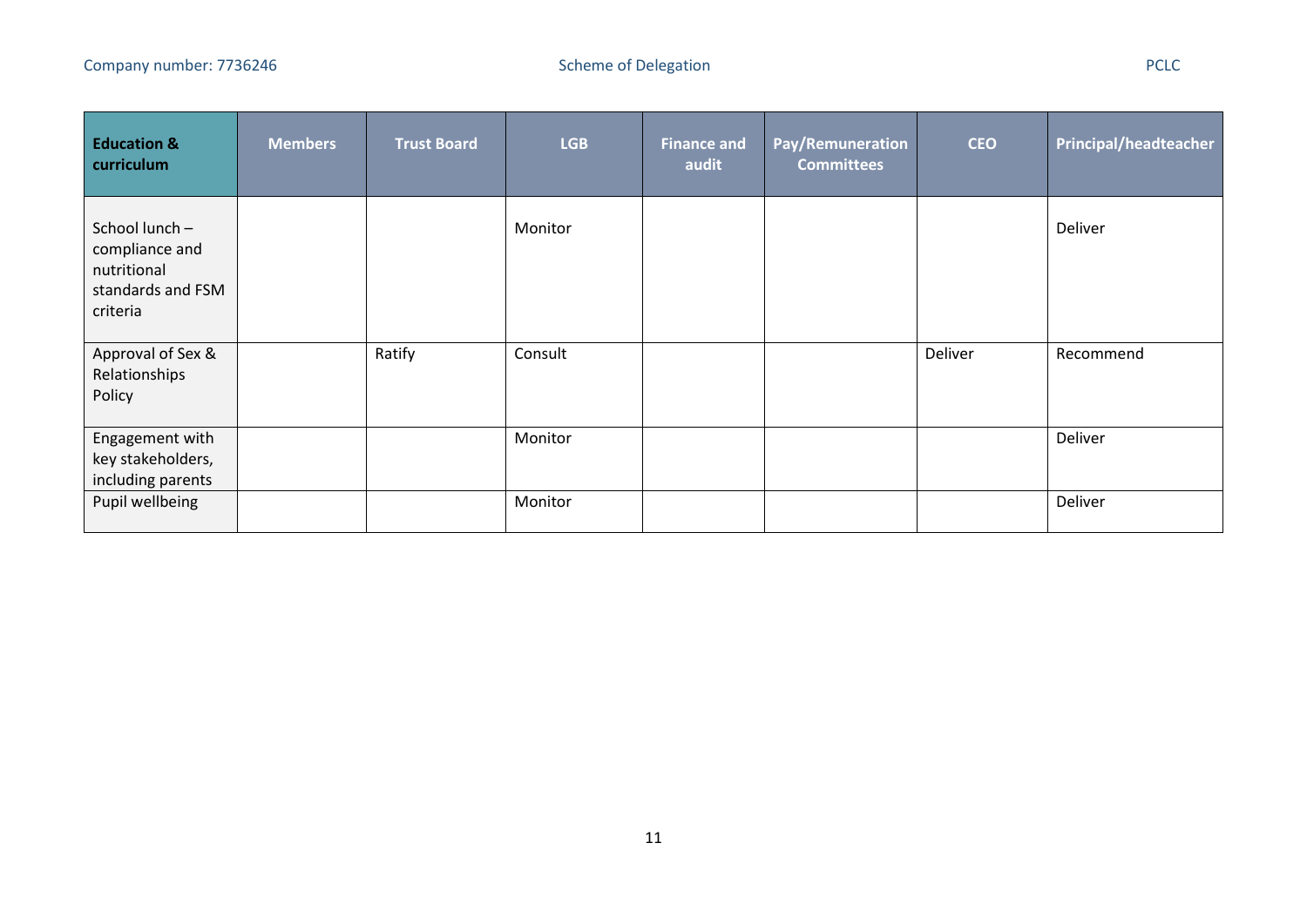| <b>Finance and premises</b>                                                                                     | <b>Members</b> | <b>Trust Board</b> | <b>LGB</b> | <b>Finance and audit</b>                                       | Pay/Remuneration<br><b>Committees</b> | <b>CEO</b> | <b>Principal/headteacher</b> |
|-----------------------------------------------------------------------------------------------------------------|----------------|--------------------|------------|----------------------------------------------------------------|---------------------------------------|------------|------------------------------|
| <b>Funding Model across</b><br>the Trust to secure<br>the Trust's financial<br>health.                          |                | Ratify             |            | Consult                                                        |                                       | Recommend  |                              |
| Formulating and<br>setting the Trust wide<br>budget                                                             |                | Ratify             | Consult    | Recommend                                                      |                                       | Deliver    |                              |
| <b>Expenditure of Trust's</b><br>budget                                                                         |                | Ratify             |            | Monitor and<br>report to<br>Trustees                           |                                       |            |                              |
| Review and approval<br>of financial policies<br>such as Charging and<br>Remissions policy                       |                |                    |            | Ratify - seek<br>advice from Trust<br>Board if<br>appropriate. |                                       | Deliver    |                              |
| Formulating and<br>determining the<br>proportion of the<br>overall budget to be<br>delegated to each<br>academy |                | Ratify             |            | Recommend                                                      |                                       | Deliver    |                              |
| Benchmarking and<br>trust wide value for<br>money: ensure<br>robustness                                         |                |                    |            | Deliver                                                        |                                       |            |                              |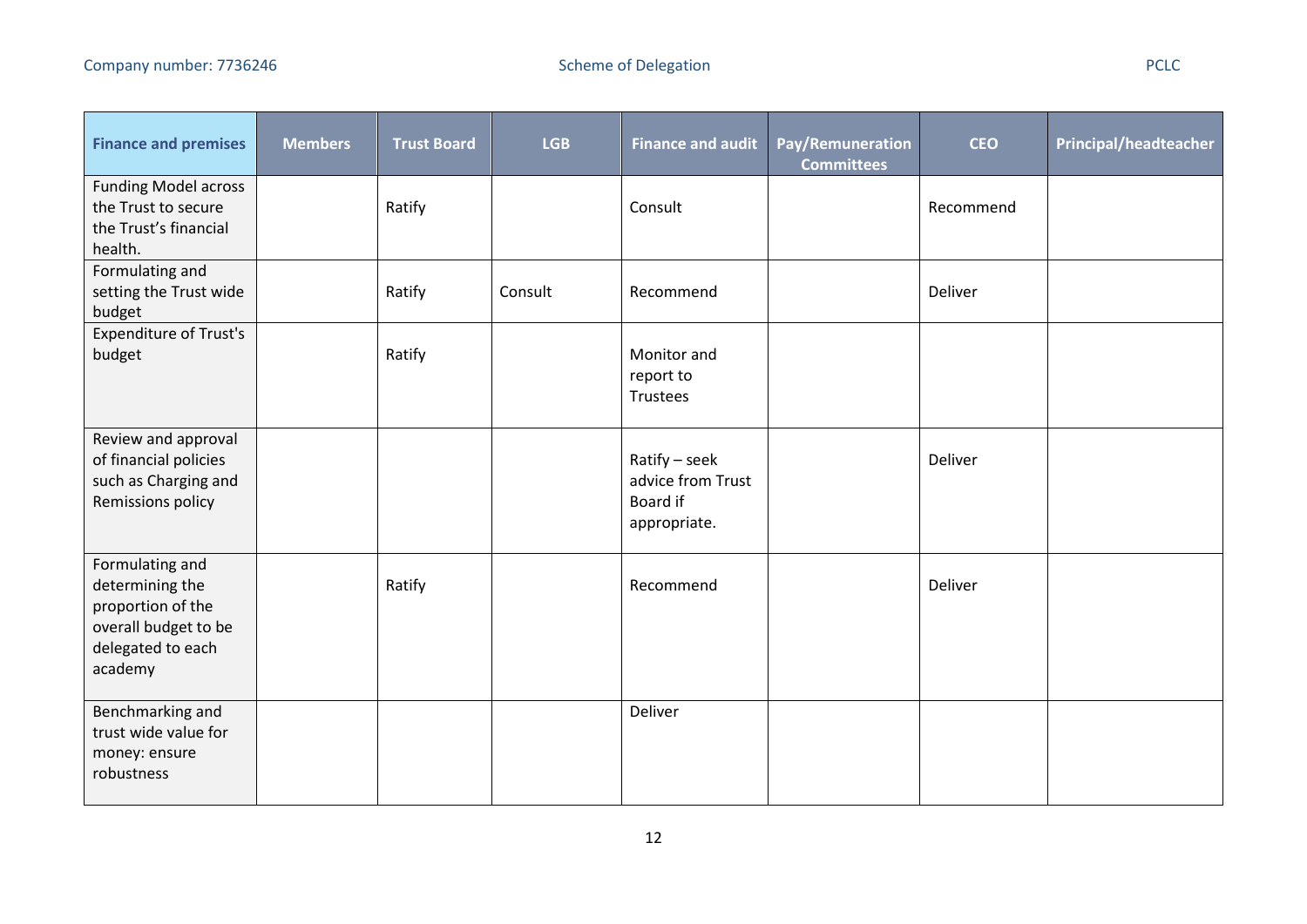and the control of

<u> 1989 - Jan Barnett, fransk politik (d. 19</u>

a ka

 $\mathcal{L}$ 

| <b>Finance and premises</b>                                                                                       | <b>Members</b>                                | <b>Trust Board</b> | <b>LGB</b> | <b>Finance and audit</b> | Pay/Remuneration<br><b>Committees</b> | <b>CEO</b> | Principal/headteacher |
|-------------------------------------------------------------------------------------------------------------------|-----------------------------------------------|--------------------|------------|--------------------------|---------------------------------------|------------|-----------------------|
| Monitoring<br>expenditure in<br>relation to school<br>development plan                                            |                                               |                    | Deliver    |                          |                                       |            |                       |
| Monitoring of<br>auditing and financial<br>controls                                                               |                                               |                    |            | Deliver                  |                                       |            |                       |
| <b>Financial reporting</b><br>and KPIs                                                                            |                                               | Ratify             |            | Monitor                  |                                       | Deliver    |                       |
| Delegated budgets<br>and finance - scheme<br>of delegation of<br>financial authority of<br>academies              |                                               | Ratify             |            | Recommend                |                                       | Deliver    |                       |
| Approval of financial<br>accounts, and<br>submission of<br>statutory reports to<br>EFA and other third<br>parties | Right to<br>receive the<br>annual<br>accounts | Ratify             |            | Monitor                  |                                       | Deliver    |                       |

<u> 1989 - Jan Barnett, martin de Barnett, martin de la partide de la partide de la partide de la partide de la p</u>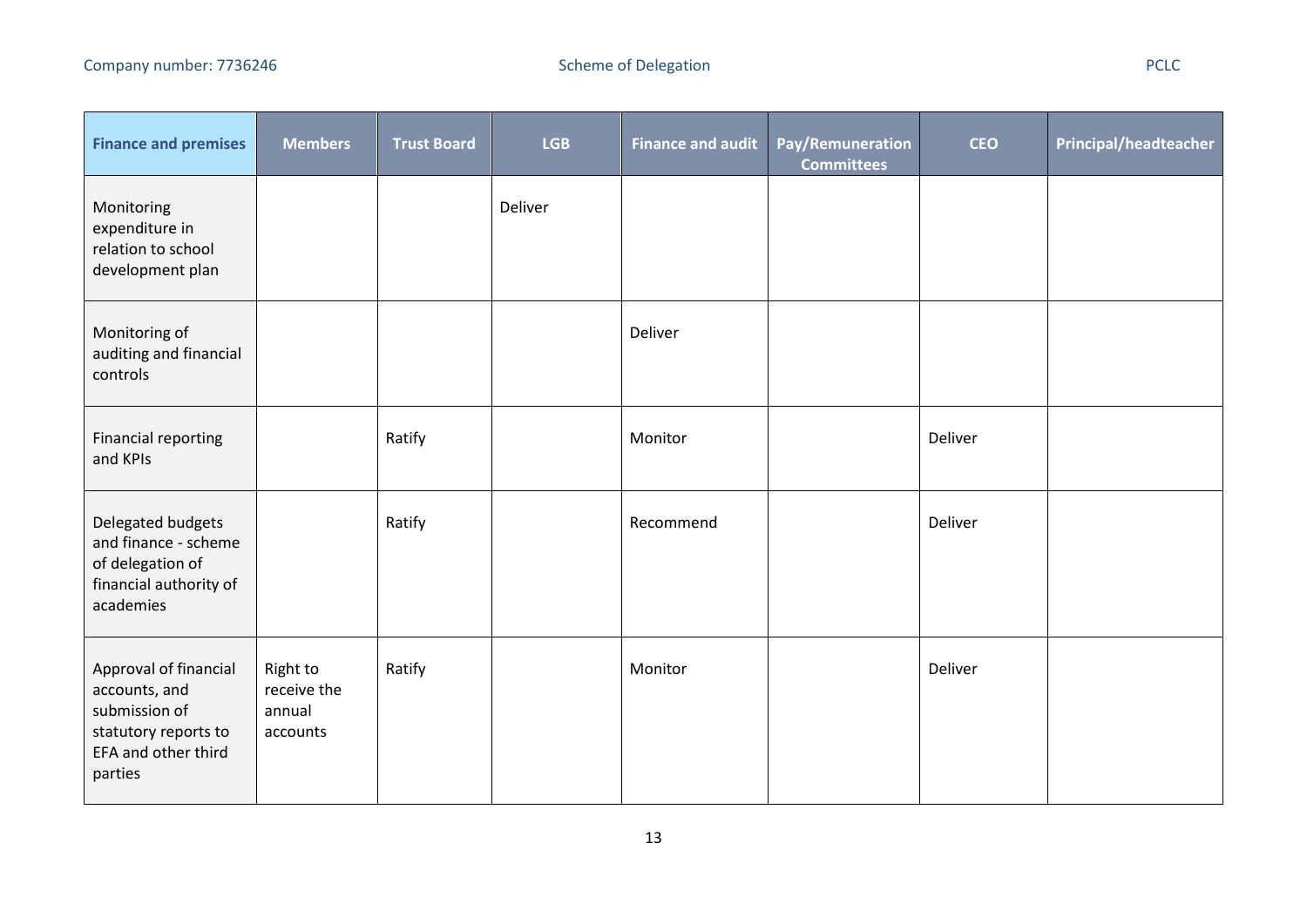<u> Tanzania (h. 1878).</u><br>Demografia

<u> a shekara t</u>

| <b>Finance and premises</b>                                                                                                                                                                 | <b>Members</b> | <b>Trust Board</b> | <b>LGB</b> | <b>Finance and audit</b> | Pay/Remuneration<br><b>Committees</b> | <b>CEO</b> | <b>Principal/headteacher</b> |
|---------------------------------------------------------------------------------------------------------------------------------------------------------------------------------------------|----------------|--------------------|------------|--------------------------|---------------------------------------|------------|------------------------------|
| Corporate risk<br>register                                                                                                                                                                  |                | Ratify             |            | Monitor                  |                                       | Deliver    |                              |
| Investment policy, in<br>line with Academies<br><b>Financial Handbook</b><br>and internal policies<br>and controls                                                                          |                | Ratify             |            | Recommend                |                                       | Deliver    |                              |
| Setting Trust wide<br>procurement policies,<br>including HR and<br>payroll, solicitors, in<br>accordance with the<br><b>Academies Financial</b><br>Handbook and<br><b>Funding Agreement</b> |                |                    |            | Monitor                  |                                       | Deliver    | Recommend                    |
| Selection of external<br>auditors                                                                                                                                                           | Ratify         |                    |            | Consult                  |                                       | Deliver    |                              |
| Selection of internal<br>auditors                                                                                                                                                           |                |                    |            | Ratify<br>CFO to deliver |                                       |            |                              |

 $\mathcal{L}$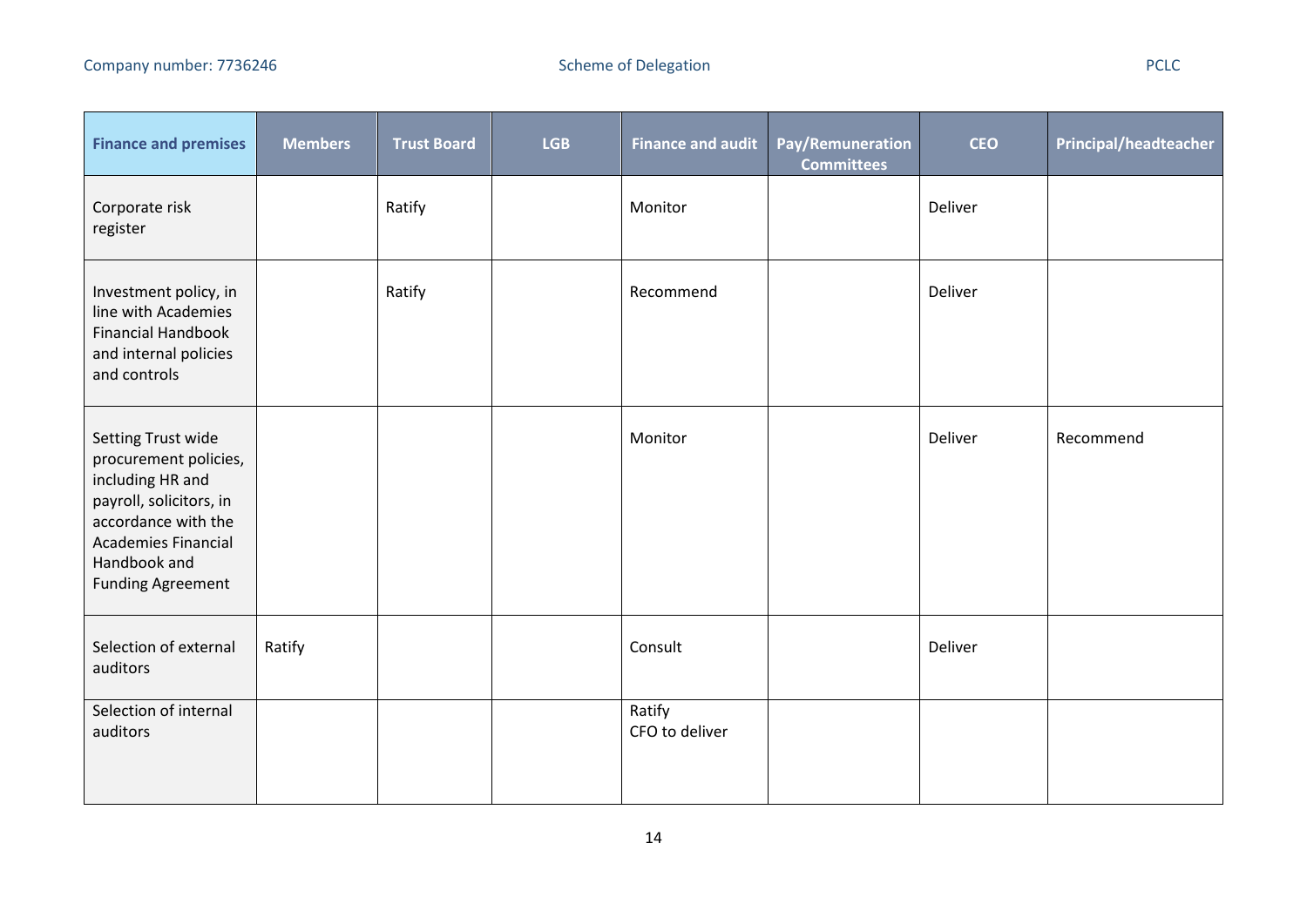- -

| <b>Finance and premises</b>                                                                                                                            | <b>Members</b> | <b>Trust Board</b> | <b>LGB</b> | <b>Finance and audit</b> | Pay/Remuneration<br><b>Committees</b> | <b>CEO</b> | <b>Principal/headteacher</b> |
|--------------------------------------------------------------------------------------------------------------------------------------------------------|----------------|--------------------|------------|--------------------------|---------------------------------------|------------|------------------------------|
| Determining,<br>allocating and<br>overseeing central<br>services provided to<br>Trust's academies                                                      |                | Ratify             |            |                          |                                       | Deliver    |                              |
| Asset and premises<br>management strategy<br>- determining the use<br>of Academies'<br>premises and<br>ensuring these are<br>adequately<br>maintained. |                | Ratify             |            |                          |                                       | Deliver    | Recommend                    |
| Acquiring and<br>disposing of Trust's<br>land and assets                                                                                               |                | Ratify             |            |                          |                                       | Deliver    |                              |
| Change of use of<br>Trust's fixed assets                                                                                                               |                | Ratify             | Consult    |                          |                                       | Deliver    | Recommend                    |
| Arranging insurance<br>for the Trust                                                                                                                   |                |                    |            | Consult                  |                                       | Deliver    |                              |
| Establish and review<br>of Trust-wide Health<br>& Safety policy                                                                                        |                | Ratify             | Monitor    |                          |                                       | Deliver    |                              |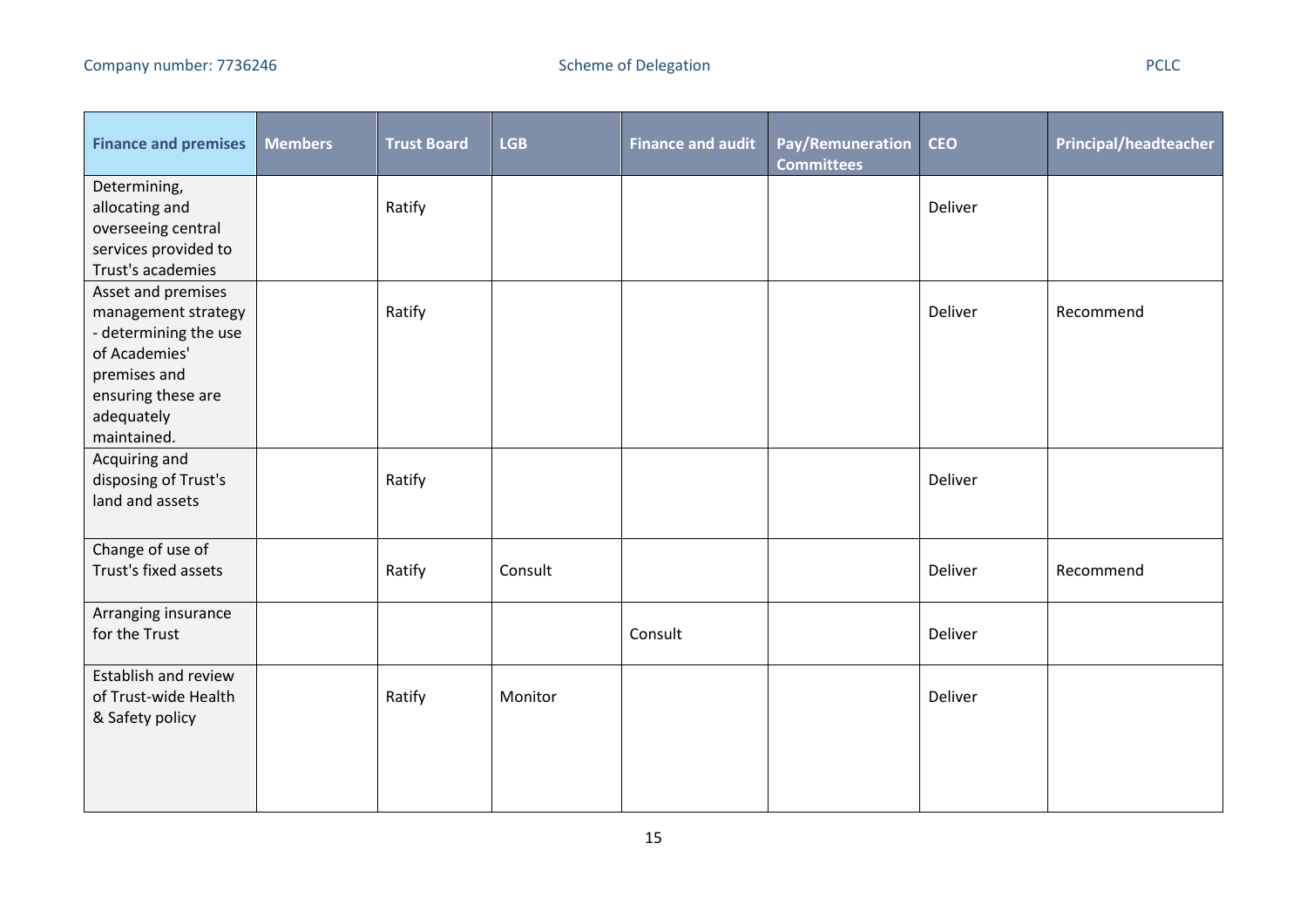$\overline{\phantom{0}}$ 

| <b>HR</b> and operations                                                                                    | <b>Members</b> | <b>Trust Board</b>                        | <b>LGB</b> | <b>Finance and audit</b>          | Pay/Remuneration<br><b>Committees</b>              | <b>CEO</b>                                  | <b>Principal/headteacher</b> |
|-------------------------------------------------------------------------------------------------------------|----------------|-------------------------------------------|------------|-----------------------------------|----------------------------------------------------|---------------------------------------------|------------------------------|
| Appointment of CEO                                                                                          |                | <b>Trust Board</b><br>Panel to<br>deliver |            |                                   |                                                    |                                             |                              |
| Appointment of<br>Principal/headteacher<br>at each academy                                                  |                | Deliver<br>Ratify                         | Consult    |                                   |                                                    | Consult                                     |                              |
| Vice-principal/deputy<br>headteacher<br>appointments                                                        |                | Ratify                                    | Recommend  |                                   |                                                    | Consult                                     | Deliver                      |
| Appointment of cross-<br>trust staff                                                                        |                | Consult                                   | Consult    |                                   |                                                    | Recommend<br>Deliver                        |                              |
| Appointment of<br>academy staff                                                                             |                |                                           |            |                                   |                                                    | Consult for<br>appointment of<br><b>SLT</b> | Deliver                      |
| Establish and review<br>of Trust wide HR<br>policies including<br>Disciplinary and<br>Capability procedures |                | Ratify                                    |            |                                   |                                                    | Deliver                                     |                              |
| <b>Setting Appraisal</b><br>Policy and Pay Policy                                                           |                | Ratify                                    |            | Recommendations<br>for Pay Policy | Recommendations<br>for Appraisal and<br>Pay Policy | Deliver                                     |                              |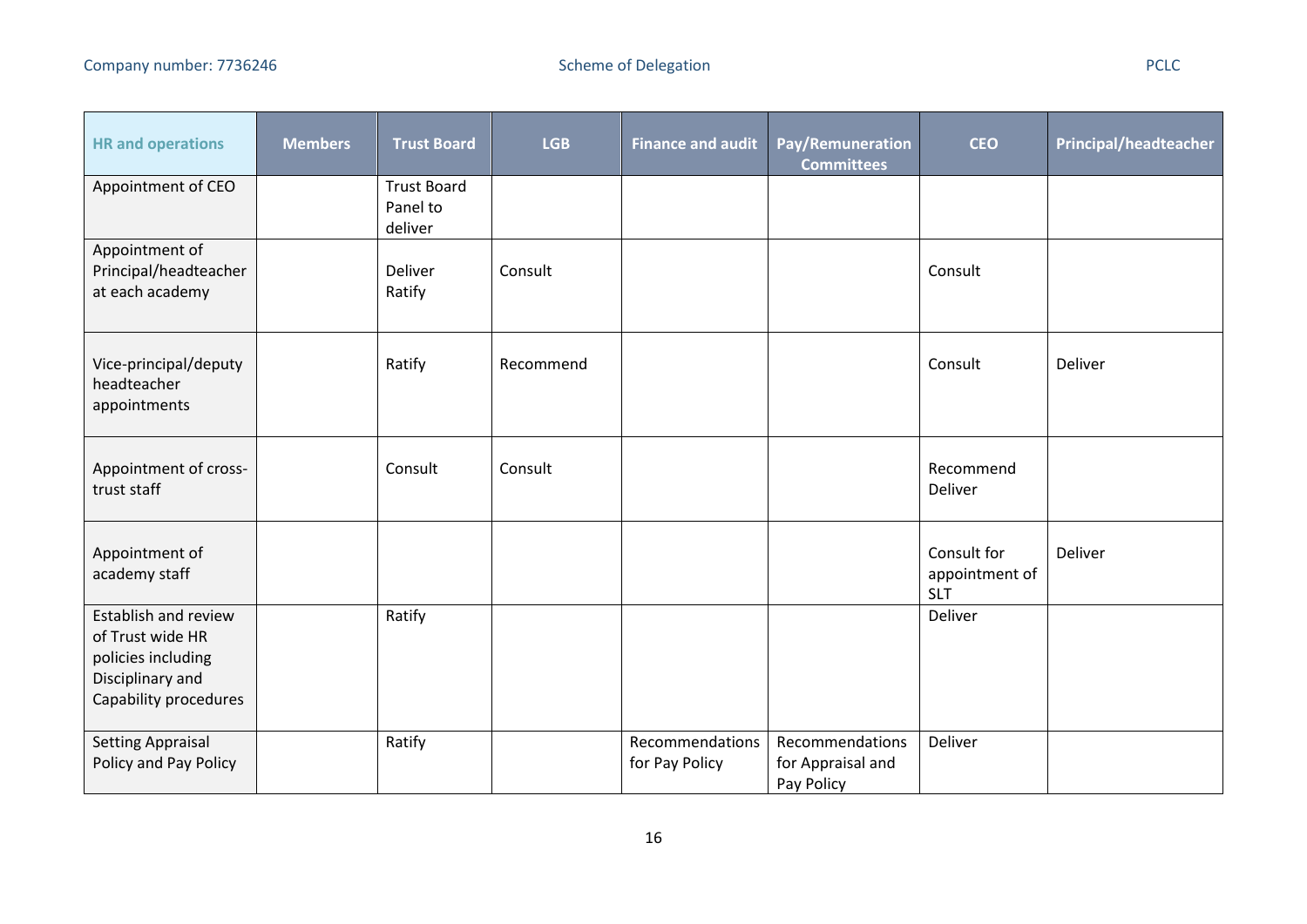- 1

and the control

| <b>HR</b> and operations                                             | <b>Members</b> | <b>Trust Board</b>            | <b>LGB</b>                                                                                                                      | <b>Finance</b><br>and audit             | Pay/Remuneration<br><b>Committees</b>   | <b>CEO</b> | <b>Principal/headteacher</b> |
|----------------------------------------------------------------------|----------------|-------------------------------|---------------------------------------------------------------------------------------------------------------------------------|-----------------------------------------|-----------------------------------------|------------|------------------------------|
| CEO appraisal and<br>mid-year review                                 |                | CEO's PMR Panel<br>to deliver |                                                                                                                                 |                                         | Remuneration<br>Committee to            |            |                              |
|                                                                      |                |                               |                                                                                                                                 |                                         | monitor                                 |            |                              |
| <b>Executive Head</b>                                                |                | <b>Executive Head</b>         |                                                                                                                                 |                                         | Remuneration                            | Deliver    |                              |
| appraisal and mid-                                                   |                | PMR Panel to                  |                                                                                                                                 |                                         | Committee to                            |            |                              |
| year review                                                          |                | deliver                       |                                                                                                                                 |                                         | monitor                                 |            |                              |
| Co-Principal /<br>Headteachers'<br>appraisal and mid-<br>year review |                |                               | Nominated LGB<br>governor (other<br>than Executive<br>Head and one<br>external advisor<br>to<br>deliver,<br>overseen by<br>CEO. |                                         | Remuneration<br>Committee to<br>monitor | Deliver    |                              |
| CFO appraisal and<br>review                                          |                |                               |                                                                                                                                 | F&A<br>Committee<br>Chair to<br>deliver | Remuneration<br>Committee to<br>ratify  | Deliver    |                              |
| Setting terms and<br>conditions of<br>employment                     |                | Ratify                        |                                                                                                                                 |                                         |                                         | Deliver    |                              |

 $\overline{\phantom{a}}$ 

- 1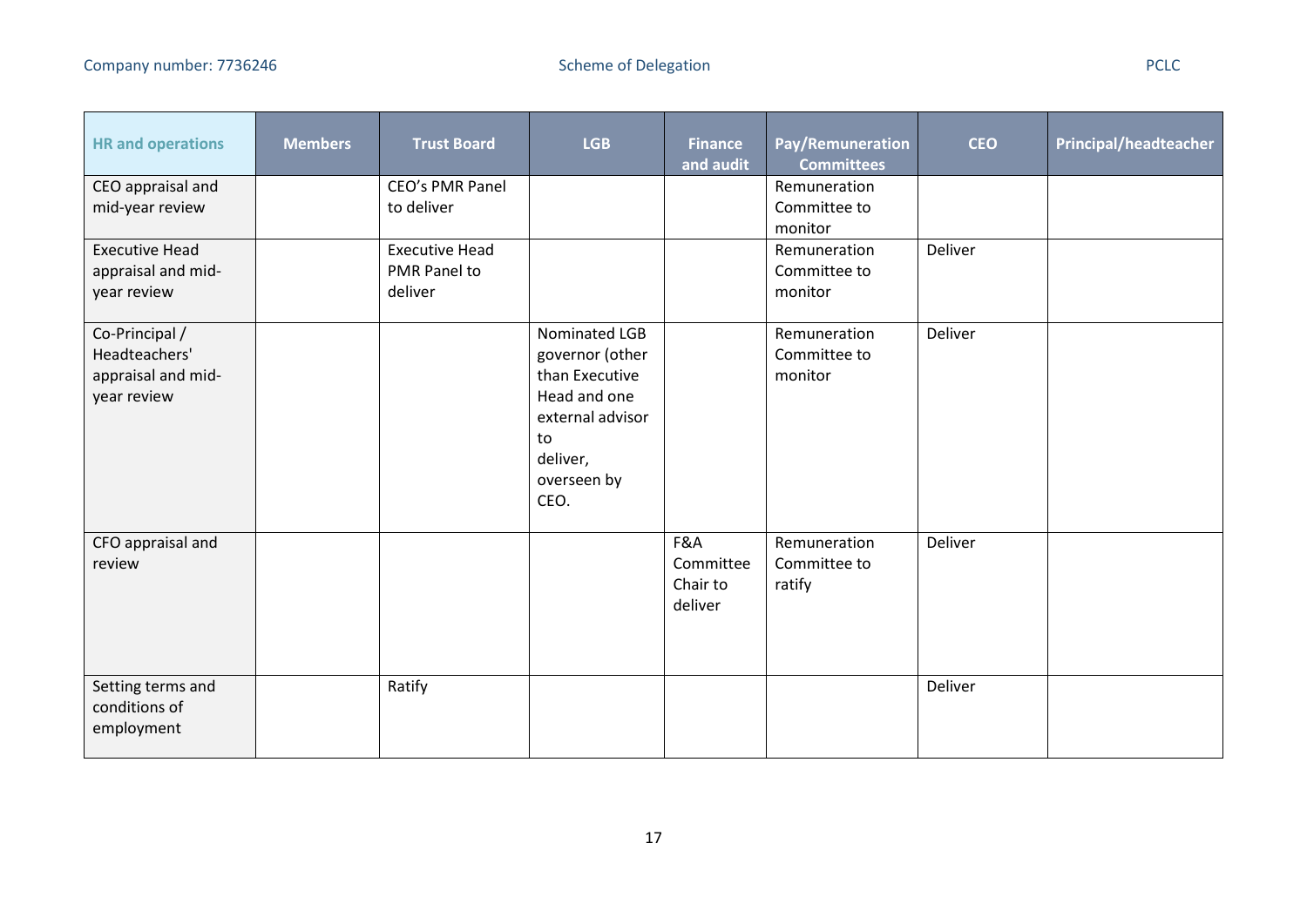المنابذ

| <b>HR</b> and operations                                       | <b>Members</b> | <b>Trust Board</b>                                                                                               | <b>LGB</b> | <b>Finance</b><br>and audit             | Pay/Remuneration<br><b>Committees</b> | <b>CEO</b>           | <b>Principal/headteacher</b> |
|----------------------------------------------------------------|----------------|------------------------------------------------------------------------------------------------------------------|------------|-----------------------------------------|---------------------------------------|----------------------|------------------------------|
| Dismissal or<br>suspension of CEO                              |                | One trustee to act<br>as investigating<br>officer. Formal<br>meeting with<br>three other<br>trustees.<br>Deliver |            |                                         |                                       |                      |                              |
| Dismissal or<br>suspension of<br><b>Executive Head</b>         |                | One trustee to act<br>as investigating<br>officer. Formal<br>meeting with<br>three other<br>trustees.<br>Deliver |            |                                         |                                       | Recommend<br>Deliver |                              |
| Dismissal or<br>suspension of co-<br>principal/headteacher     |                | If formal meeting<br>required, three<br>trustees to form<br>subcommittee.                                        |            |                                         |                                       | Recommend<br>Deliver |                              |
| Dismissal or<br>suspension of senior<br>and cross-Trust staff. |                | Ratify                                                                                                           | Consult    |                                         |                                       | Recommend<br>Deliver |                              |
| Dismissal or<br>suspension of other<br>staff.                  |                |                                                                                                                  |            |                                         |                                       | Ratify               | Recommend<br>Deliver         |
| Redundancy, staff re-<br>structuring and early<br>retirement.  |                | Ratify                                                                                                           |            | Consult re<br>financial<br>implications |                                       | Deliver              | Recommend                    |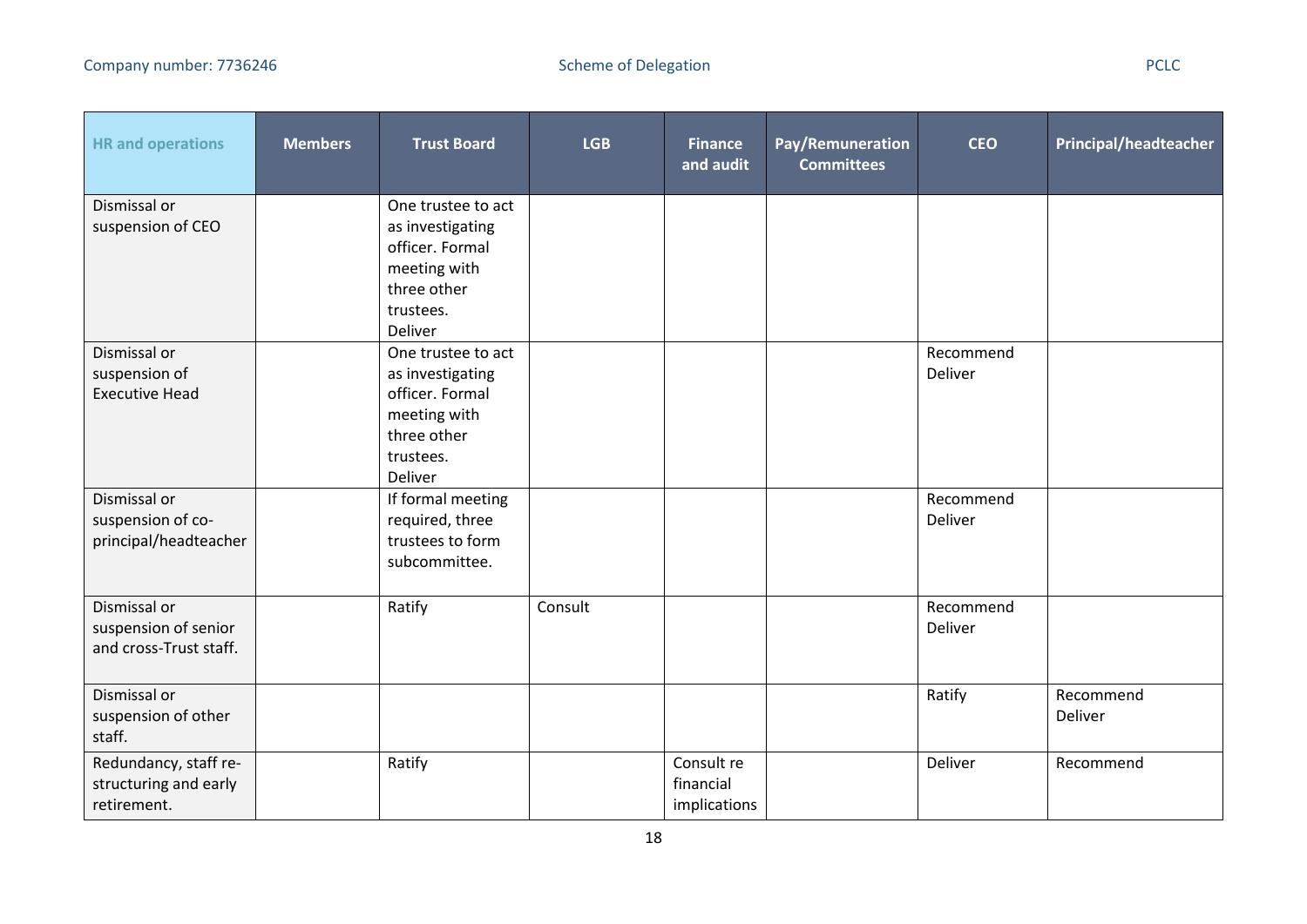| <b>HR</b> and operations                                                                       | <b>Members</b> | <b>Trust Board</b>                                                                                                                                          | <b>LGB</b> | <b>Finance</b><br>and audit | Pay/Remuneration<br><b>Committees</b> | <b>CEO</b> | <b>Principal/headteacher</b> |
|------------------------------------------------------------------------------------------------|----------------|-------------------------------------------------------------------------------------------------------------------------------------------------------------|------------|-----------------------------|---------------------------------------|------------|------------------------------|
| Appeal hearing<br>following dismissal of<br><b>CEO</b>                                         |                | Two trustees<br>(other than the<br>CEO)<br>and one other<br>PCLC governor<br>who have not<br>been involved at<br>an earlier stage to<br>ratify and deliver. |            |                             |                                       |            |                              |
| Appeal hearing<br>following dismissal of<br><b>Executive Head/Head</b><br>teacher/Co-principal |                | Two trustees<br>(other than the<br>CEO)<br>and one other<br>PCLC governor<br>who have not<br>been involved at<br>an earlier stage to<br>ratify and deliver. |            |                             |                                       |            |                              |
| Appeal hearing<br>following dismissal of<br>Cross-Trust staff                                  |                | Subcommittee of<br>PCLC governors to<br>include at least<br>two trustees<br>(other than the<br>CEO) to ratify and<br>deliver.                               |            |                             |                                       |            |                              |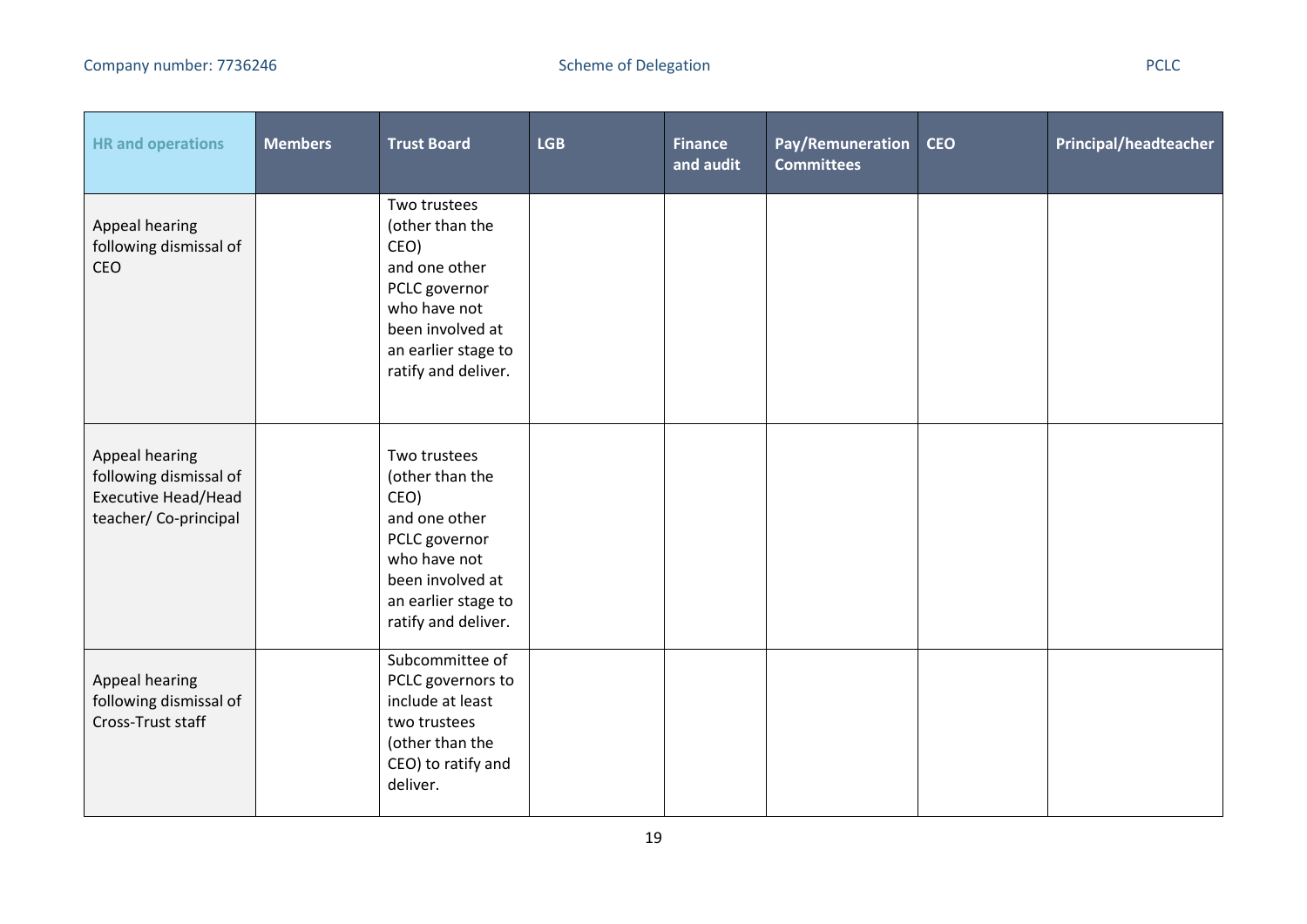| <b>HR</b> and operations                                    | <b>Members</b> | <b>Trust Board</b>                                                                                                                                                                  | <b>LGB</b> | <b>Finance</b><br>and audit | Pay/Remuneration<br><b>Committees</b>                                                                          | <b>CEO</b> | Principal/headteacher |
|-------------------------------------------------------------|----------------|-------------------------------------------------------------------------------------------------------------------------------------------------------------------------------------|------------|-----------------------------|----------------------------------------------------------------------------------------------------------------|------------|-----------------------|
| Appeal hearing<br>following dismissal of<br>academy staff   |                | Subcommittee of<br>PCLC governors to<br>include at least<br>two trustees<br>(other than the<br>CEO) to ratify and<br>deliver.                                                       |            |                             |                                                                                                                |            |                       |
| Implementation of<br>Pay Policy and<br>Appraisal procedures |                |                                                                                                                                                                                     |            |                             | Monitored by Pay<br>Committee.<br>Executive pay and<br>appraisal<br>monitored by<br>Remuneration<br>Committee. | Deliver    | Deliver               |
| Approval of Executive<br>Pay                                |                |                                                                                                                                                                                     |            |                             | Remuneration<br>Committee                                                                                      |            |                       |
| Pay Appeals                                                 |                | Decisions on pay<br>appeals will be<br>delegated to a<br>subcommittee<br>consisting of a<br>majority of<br>trustees who have<br>had no previous<br>involvement in pay<br>decisions. |            |                             |                                                                                                                |            |                       |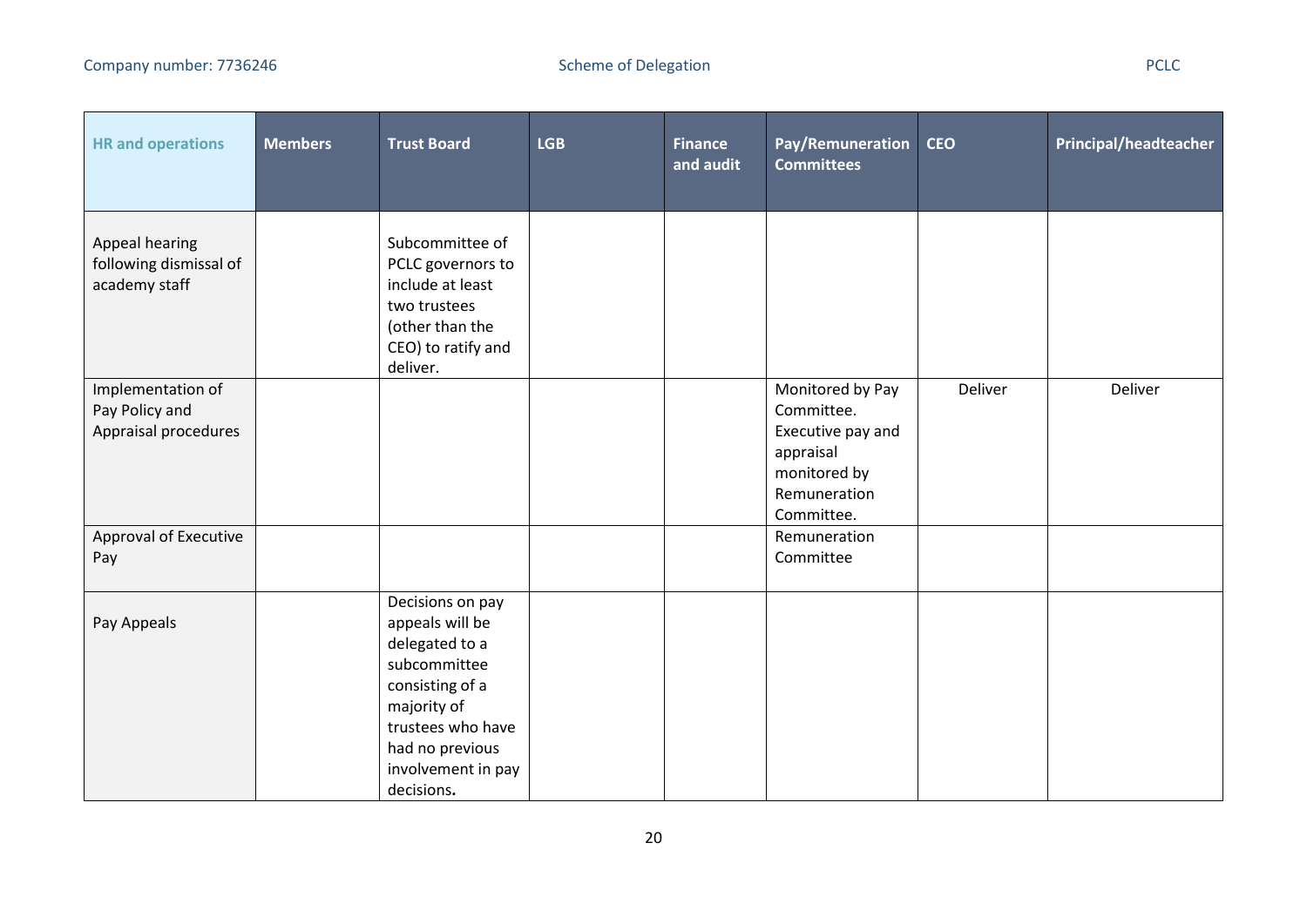| <b>HR and operations</b>                                                                    | <b>Members</b> | <b>Trust Board</b>                                                                                                                    | <b>LGB</b> | <b>Finance</b><br>and audit | Pay/Remuneration<br><b>Committees</b> | <b>CEO</b>               | Principal/headteacher     |
|---------------------------------------------------------------------------------------------|----------------|---------------------------------------------------------------------------------------------------------------------------------------|------------|-----------------------------|---------------------------------------|--------------------------|---------------------------|
| Media and PR,<br>overseeing public<br>relations and<br>projecting to the<br>wider community |                | Consult                                                                                                                               |            |                             |                                       | Deliver<br>(Trust level) | Deliver<br>(school level) |
| Academy prospectus                                                                          |                |                                                                                                                                       | Consult    |                             |                                       |                          | Deliver                   |
| Dealing with<br>complaints                                                                  |                | In accordance with<br><b>PCLC Complaints</b><br>policy, a<br>subcommittee<br>may be formed<br>comprising of at<br>least two trustees. |            |                             |                                       |                          |                           |
| Staff wellbeing                                                                             |                | Monitor-<br>including CEO                                                                                                             | Monitor    |                             |                                       | Deliver<br>(Trust level) | Deliver<br>(school level) |

- 11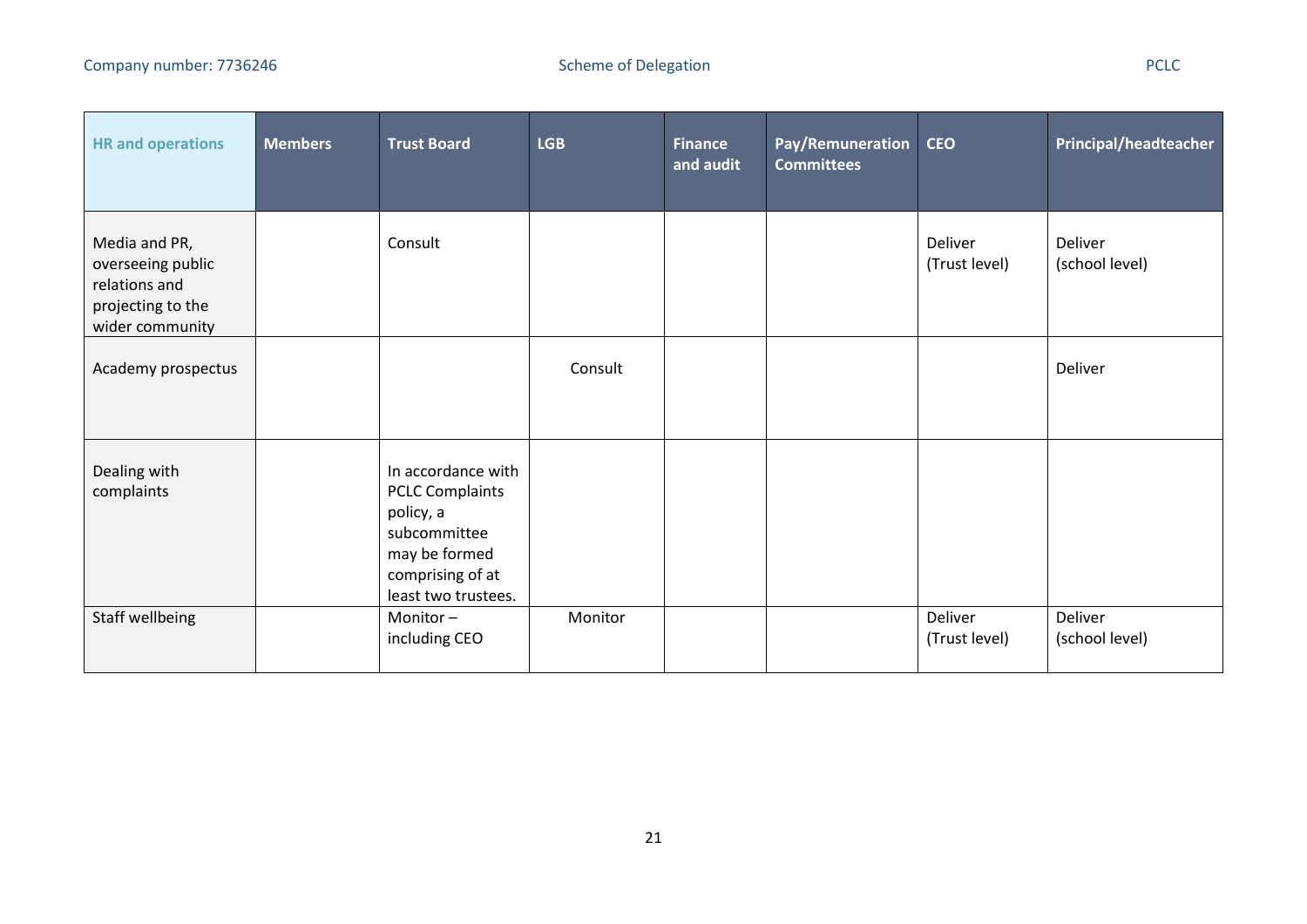## **MEMBERS**

- Oversee achievement of the PCLC, and ensure PCLC's Objects are met, holding the Trust Board to account.
- Right to receive PCLC's accounts
- Appoint the external auditors
- Can make changes to Articles of Association and appoint up to six trustees



## **EXECUTIVE HEAD TEACHER / CO-PRINCIPAL / HEAD TEACHER**

Responsible for the day to day running of their school. Executive Head has additional responsibility for managing and overseeing PCLC primary schools.